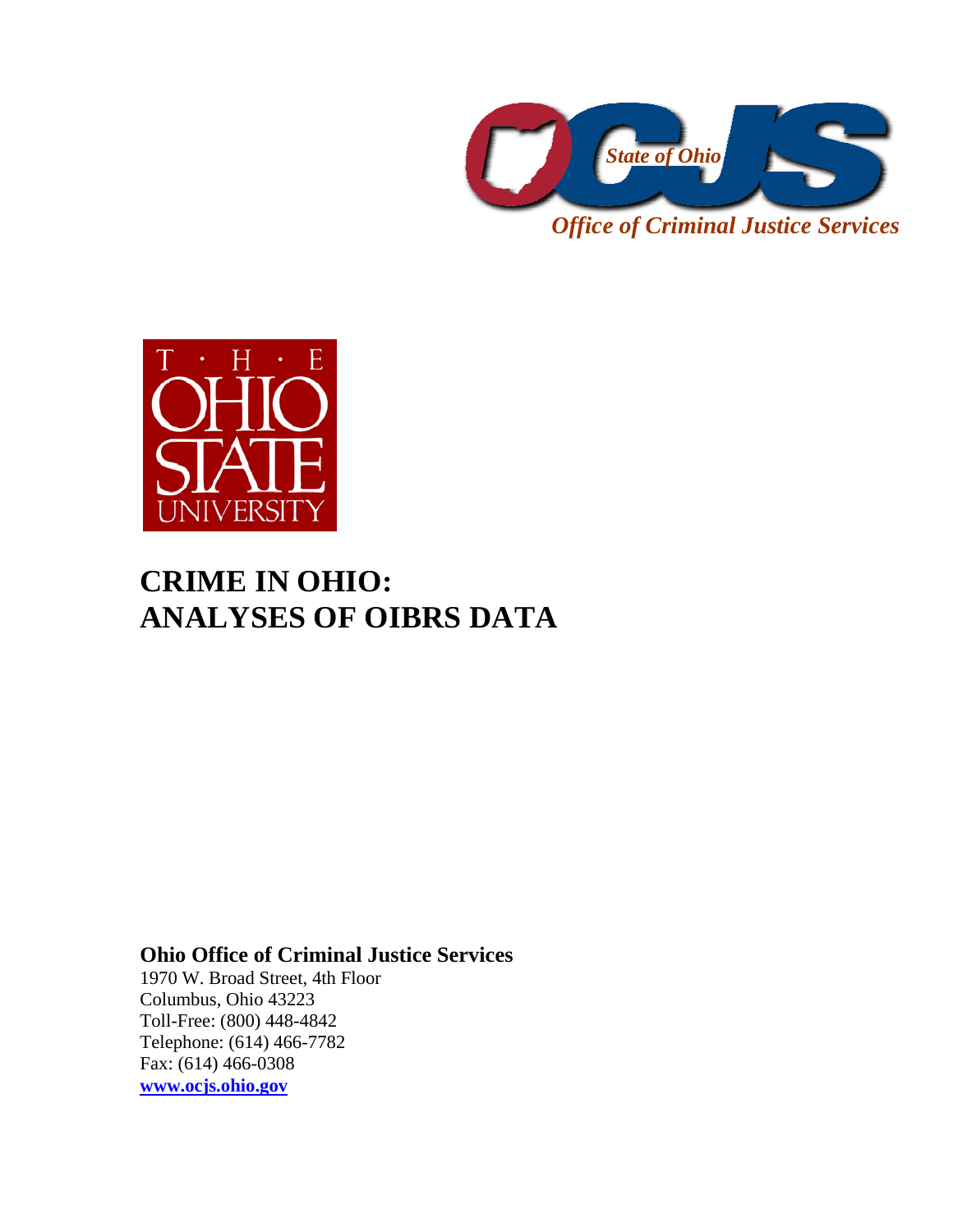# **CRIME IN OHIO: ANALYSES OF OIBRS DATA**

### **A Report to the State of Ohio's Office of Criminal Justice Services**

**By** 

### **Danielle Payne, Michael Maltz, Lauren Krivo, and Ruth Peterson**

**Criminal Justice Research Center The Ohio State University** 

**January 19, 2006**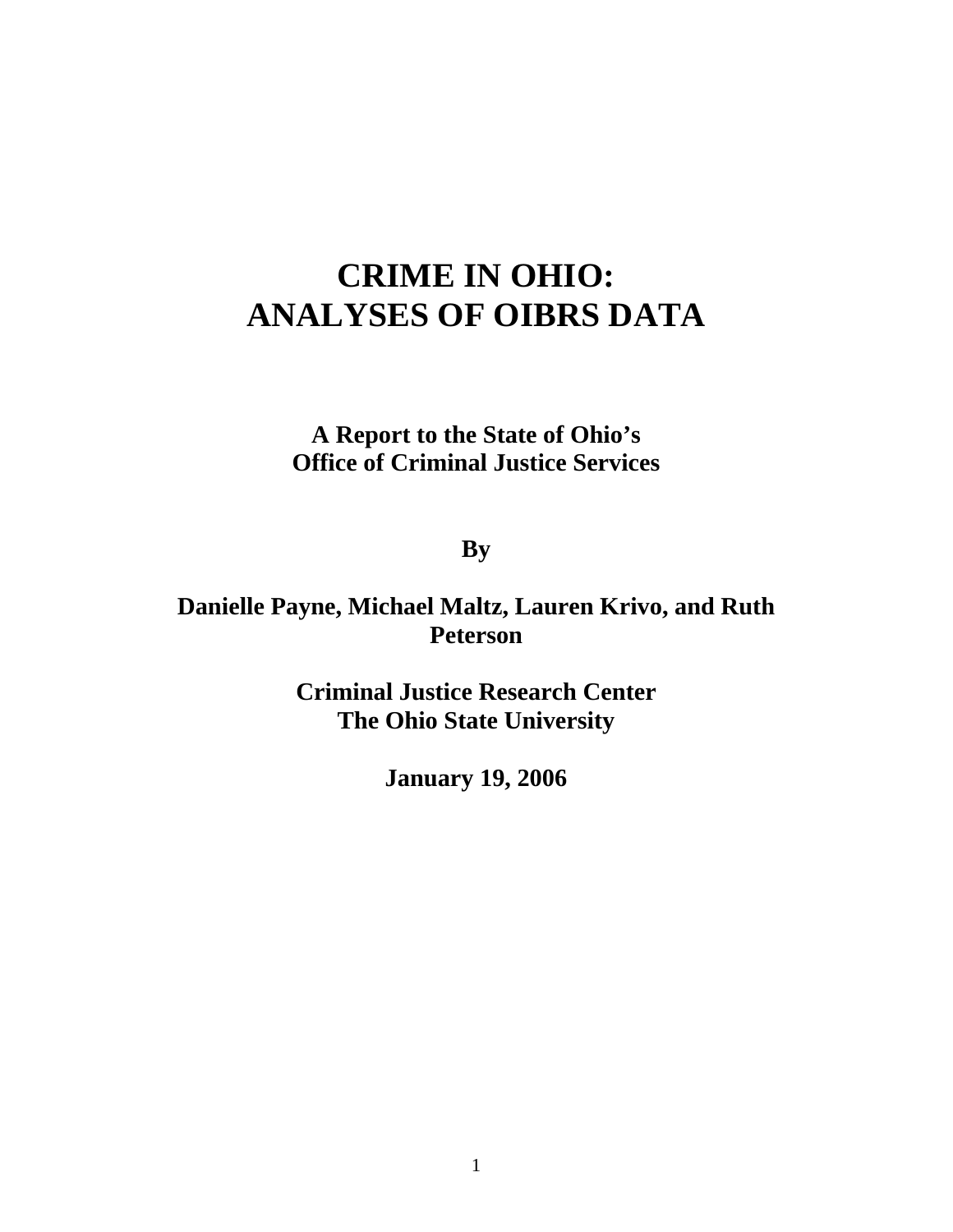#### **EXECUTIVE SUMMARY**

Our primary objective in this study was to develop techniques to explore crime incident data sent by Ohio police agencies to the Ohio Office of Criminal Justice Services under the Ohio Incident-Based Reporting System (OIBRS). OIBRS crime data are more complete than the crime data collected by the FBI since 1930, as part of its Uniform Crime Reporting (UCR) program. The categories in the UCR program are too broad to provide an indication of what might have caused the crime to occur or what type of control prevention strategy might be most useful on the part of the police or other organizations, objectives that may be achievable using OIBRS. This report is an attempt to see to what extent OIBRS data can shed light in these areas.

Although we studied the data for only three cities, we were able to develop techniques to investigate patterns of criminality for a range of personal crimes (homicides, assaults, and domestic violence). We also conducted a preliminary analysis of larcenies, the most frequent property crime.

Even with this small number of cities, we were able to find useful patterns in the data. For example, from Figure 5 it appears that unsolved non-domestic homicides were more likely to involve older (over 30) victims, and killings of young adults were more likely to have known suspects and occur in the late summer. These patterns are, of course, very preliminary, since they are based only on homicides in three Ohio cities. With a larger number of cities in the sample, we would be able to investigate the relationship between method used (e.g., gun vs. knife vs. suffocation) and age of victims and suspects.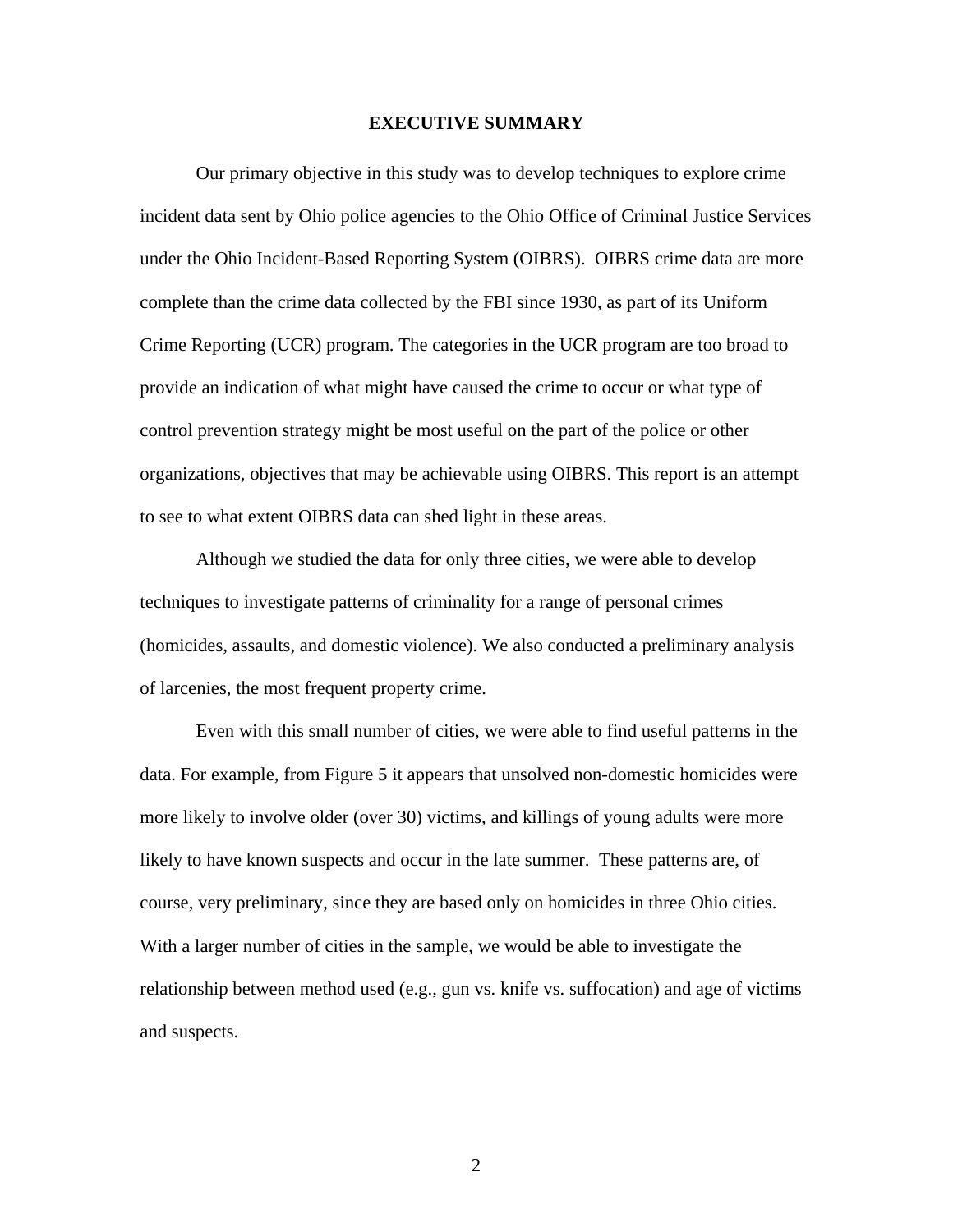Another benefit of using OIBRS data deals with how crimes are categorized in the UCR. Domestic violence falls into a number of UCR categories that obscure their true number. Some may have been homicides, others simple or aggravated assaults, and yet others might have been classified as other types of crime. That is, rather than look at domestic homicide as within the UCR category "homicide," it can be looked upon as the fatal outcome of an OIBRS-generated analysis of "domestic violence." When viewed in this manner, one can look at how often domestic violence incidents result in death, major or superficial injury (as part of the UCR category "aggravated assault"), or no injury. In addition, when considering the ages of victims and suspects, domestic violence incidents can be separated into partner-partner, child-adult, adult-child, and other incidents, and the characteristics and extent of injury can be investigated separately.

We refer the reader to the text below for insights into the types and numbers of crimes. Here, we point to several key findings: (1) most incidents include just a single crime, and one victim and one suspect; (2) a large portion of domestic violence and other assault incidents involve no obvious physical injury; and (3) homicides are unique from the other violent crimes examined here in that they involve more unknown victim-suspect relationships, more male victims, and are equally likely to occur in public and residential locations.

Aside from providing insight into the character of different types of crime, our analyses suggest additional ways in which OIBRS data are useful. First, they can be used in furtherance of problem-oriented policing, which deals with bringing public resources other than just the police to bear on crime. Second, by tracking these patterns over time,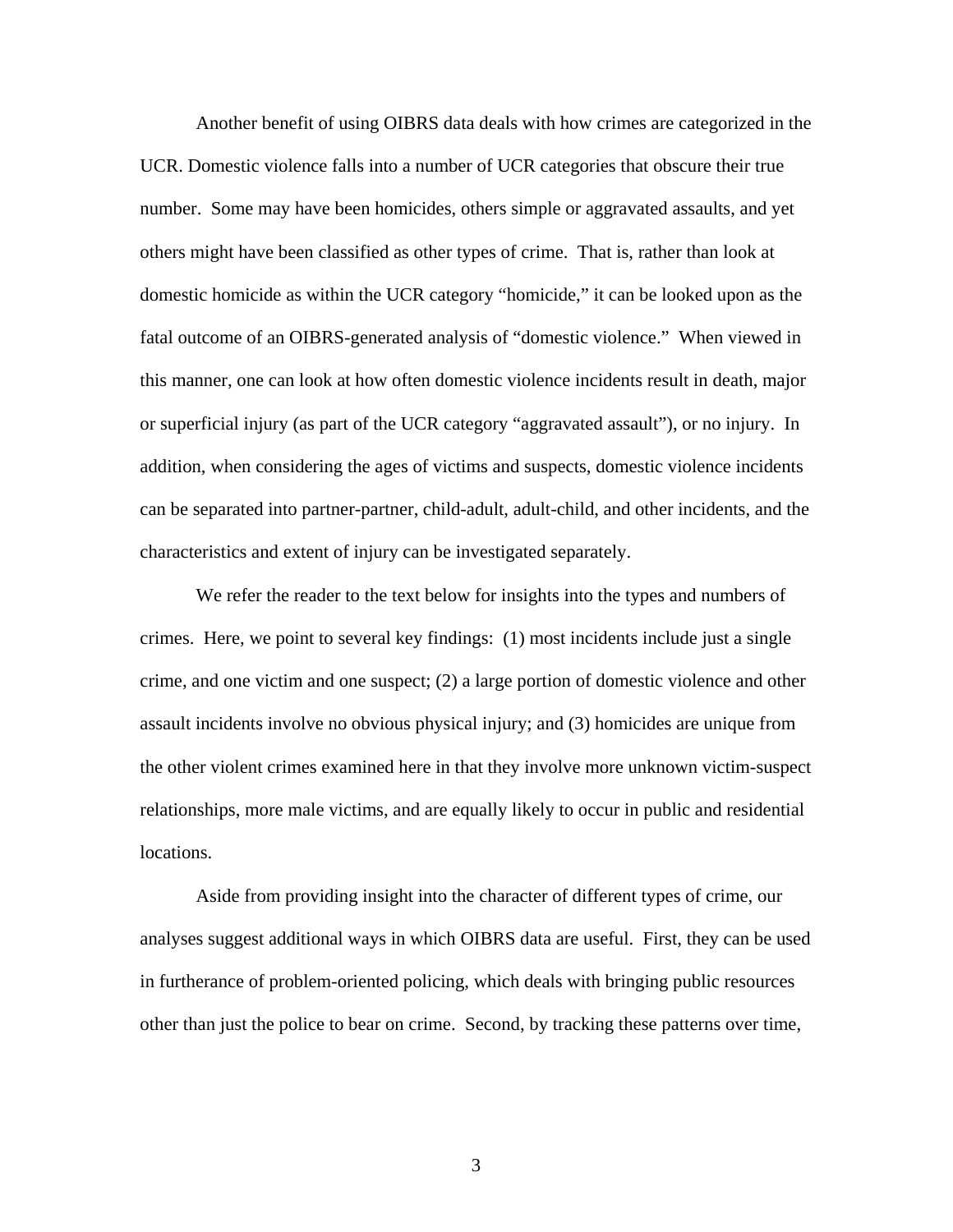the efficacy of different policies (e.g., increasing the frequency of arresting batterers or the number of domestic violence shelters) can be ascertained.

The utility of OIBRS data can be enhanced considerably with the incorporation of additional information. Circumstances surrounding a homicide are regularly recorded in Supplementary Homicide Reports (SHR); they would also be helpful in OIBRS, and data entry fields already exist for this. In addition, inclusion of the actual address would be of benefit, since analyses could then determine the extent of clustering and could include neighborhood characteristics.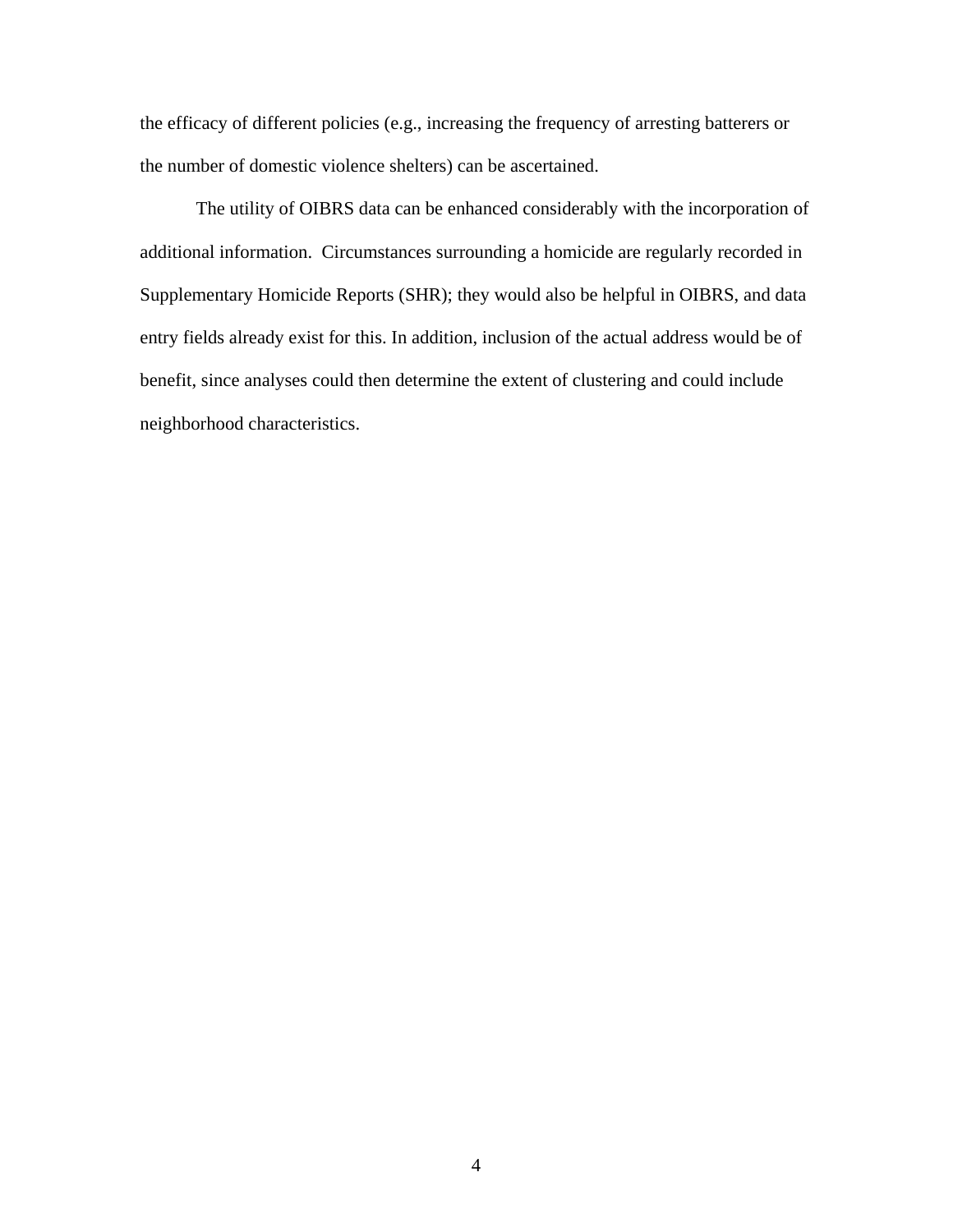## **CRIME IN OHIO: ANALYSES OF OIBRS DATA FINAL REPORT TO OCJS**

#### **I. Introduction**

1

In 2004, the Office of Criminal Justice Services (OCJS) granted funds to Ohio State University's Criminal Justice Research Center (CJRC) to examine Ohio Incident-Based Reporting System (OIBRS) data. The grant provided funding for one year, during which we were to analyze data for three cities, which we call Bigcity, Middletown, and Smallville.<sup>1</sup> The purpose of these analyses was to develop more refined categories of crime for these jurisdictions and for different types of policing contexts, in order to ultimately demonstrate the utility of these data to reporting agencies. Given the time frame for which we received funds, we proposed to do the following: develop templates for extracting the data from original OIBRS databases, conduct descriptive analyses of the data, and establish patterns within subtypes of crime categories so that we could provide reports to law enforcement planning and management agencies. We also proposed to associate crime categories to geographic place characteristics; however, the complexity of the data management and extraction procedures prevented us from accomplishing this during this phase of the grant. The following report details our progress with regard to these goals.

We begin by discussing our accomplishments to date (section II below). We then consider the advantages of using the OIBRS data (section III). In sections IV-VIII we present the results of our descriptive analyses of select crimes (homicide, domestic

<sup>&</sup>lt;sup>1</sup> Since this was a special project just to test the concept of using NIBRS data, the cities were promised anonymity.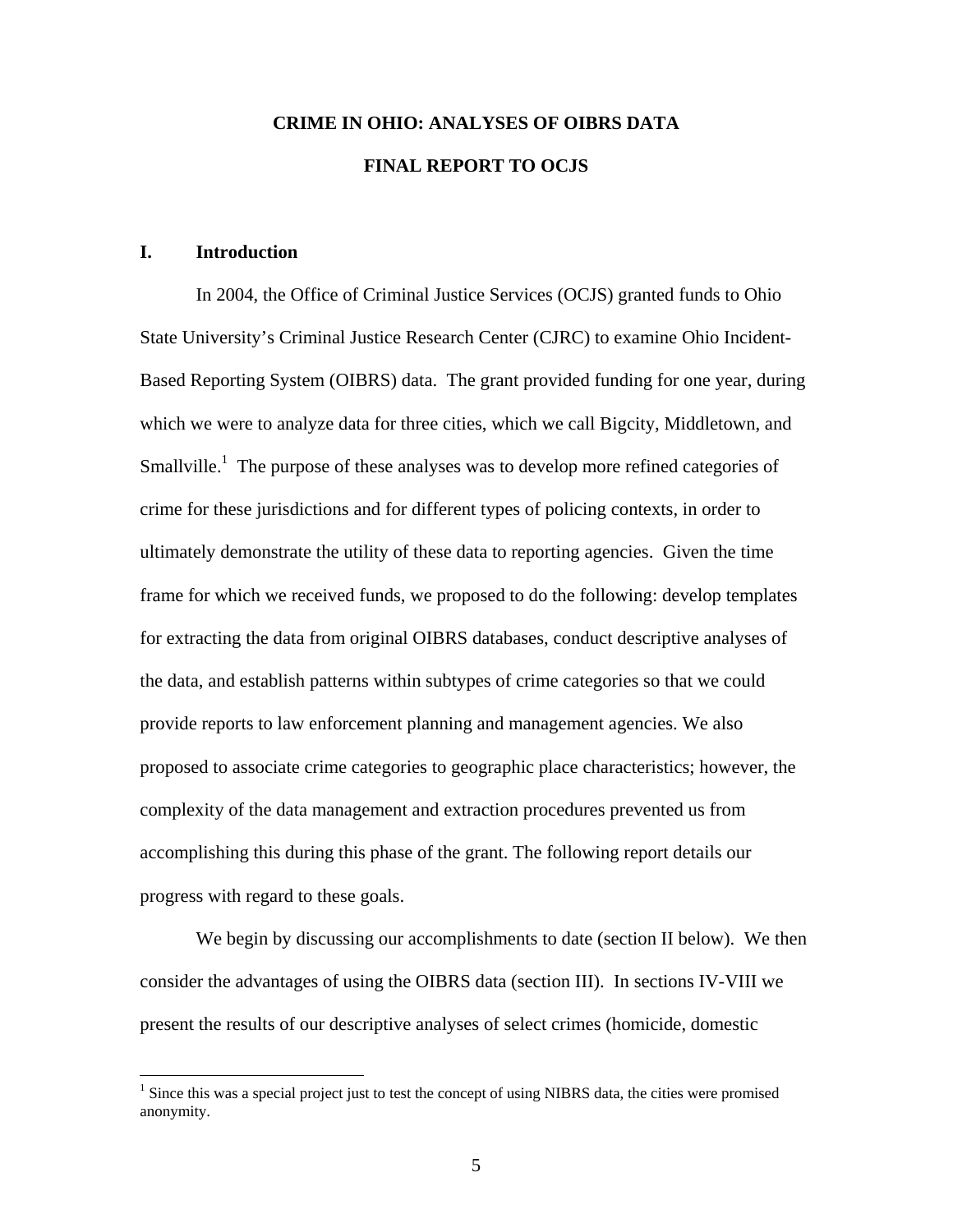violence, assault, sexual assault, and larceny, respectively). We follow these analyses with a section that documents the problems and issues we encountered when using the OIBRS data (section IX), and then summarize our overall findings (section X).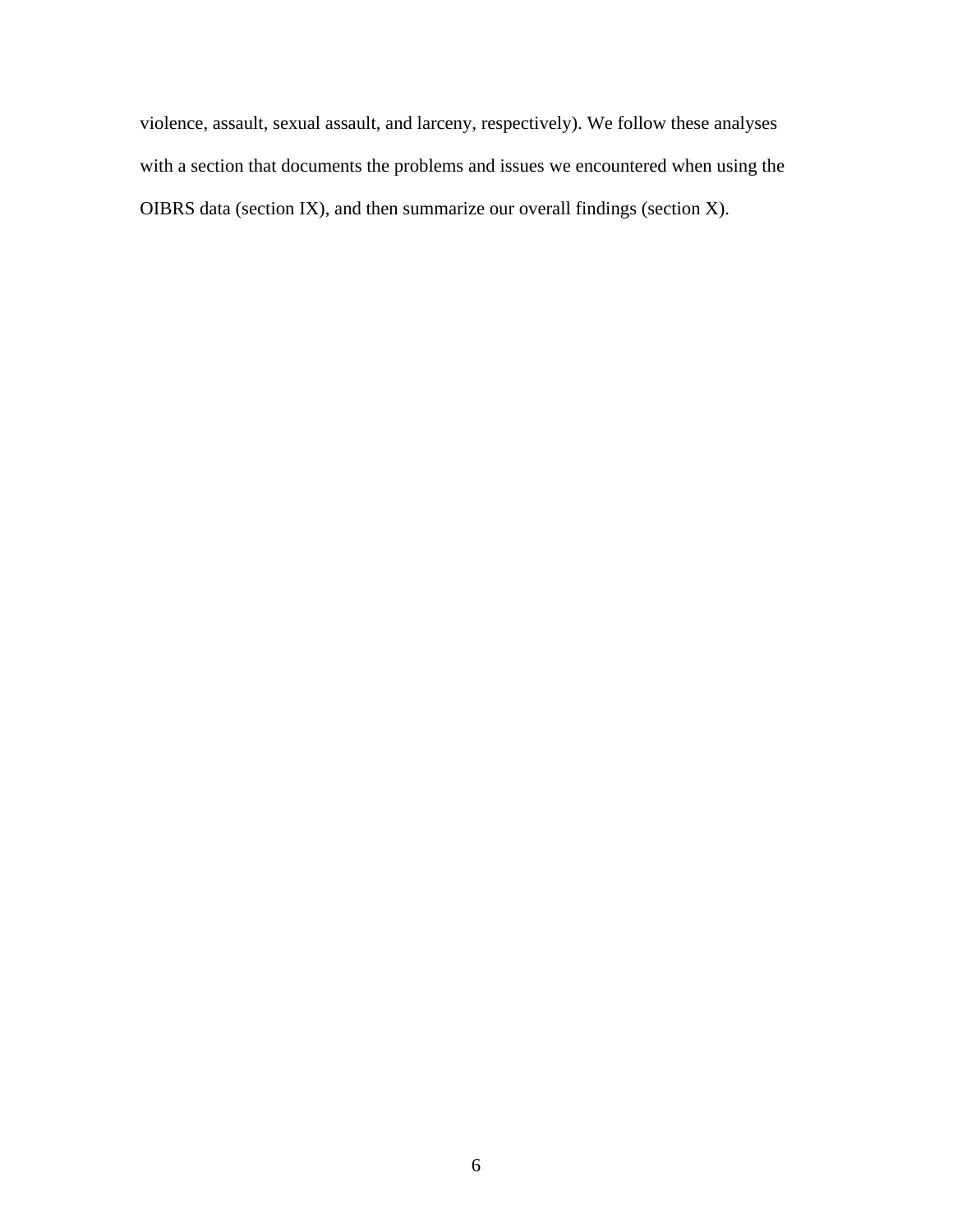#### **II. Accomplishments**

During this grant we have taken important steps toward developing user-friendly information for reporting agencies and analyzing more refined categories of crime in order to examine patterns that may be useful to law enforcement with respect to planning and managing crime. We also have created documentation of any problems or issues encountered along the way, to aid future use of OIBRS data. We discuss our specific achievements below.

*Developing Templates for Extracting the Data*. Perhaps the most important achievement to date is the development of a system for extracting the original data from Microsoft Access. This system allows one to create queries—or new data files—that link individual data segments, and thus allows one to engage in broader analytical endeavors. The creation of these queries—as well as the documentation providing instructions for creating them, which we include in an appendix—is significant because it permits researchers and law enforcement to benefit from the complex relational structure of the OIBRS data. Typically, prior research has presented basic counts of victims, arrestees, offenses, suspects, or property items per incident because these data segments are separate. However, the production of a query allows one to *link* these to any or all segments. As an example, the linkage of the victim segment with the offense segment allows one to examine the types of injuries that victims receive, by type of offense. Another example of such a linkage is the ability to examine victim injury type by type of weapon used. The original structure of the data does not permit such analyses. The value of this query process will be even more evident as we provide more detailed descriptive statistics in subsequent sections of this report.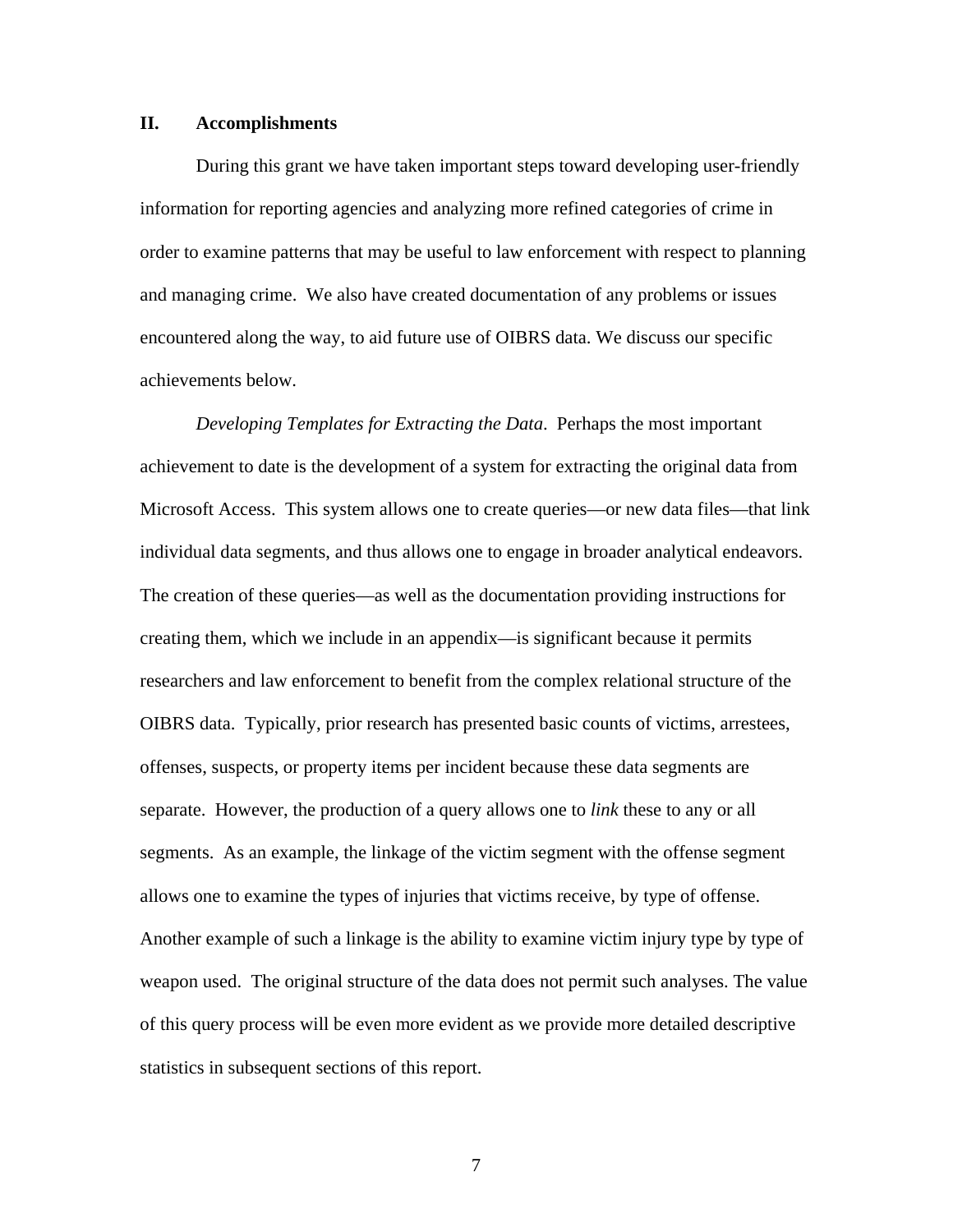The instructional document contains step-by-step procedures for creating the queries used for our descriptive analyses (discussed below). This document will enable law enforcement officials to create their own queries that link separate data segments, permitting them to perform more complex analyses. It is important to note that there are different instructional steps to follow for different types of queries; the query that one creates depends on the *characteristics that are of interest* to the researcher. For example, if one were interested in looking only at the relationships between the victim(s) and suspect(s) for each incident, without regard to the offenses, then one would stop at step 10 in the instructional document. Likewise, if one were interested in characteristics of victims, suspects, and offenses, then one would follow the document through step 16. If one were interested in characteristics of the victim, suspect, offense, and property items, then one would follow the document through to the final step, step 20. These steps have been examined for ease of use. A graduate student who had never worked with OIBRS data, but who is computer-literate, tested the ease of replication of the query creation. We are confident that this process should generally be replicable by other computerliterate personnel.

*Descriptive Reports of Crime in Three Ohio Cities*. We received from OCJS OIBRS data for 2003 for the three Ohio cities, Bigcity, Middletown, and Smallville. Bigcity is a large city in western Ohio with a population around 150,000. Middletown is a smaller city in central Ohio with a population around 35,000. Smallville is the smallest of the three cities, located in east-central Ohio with a population around 25,000. Focusing on these three cities permitted us to develop general methods, useful for cities of all sizes, without getting bogged down with too much data. It also allowed us to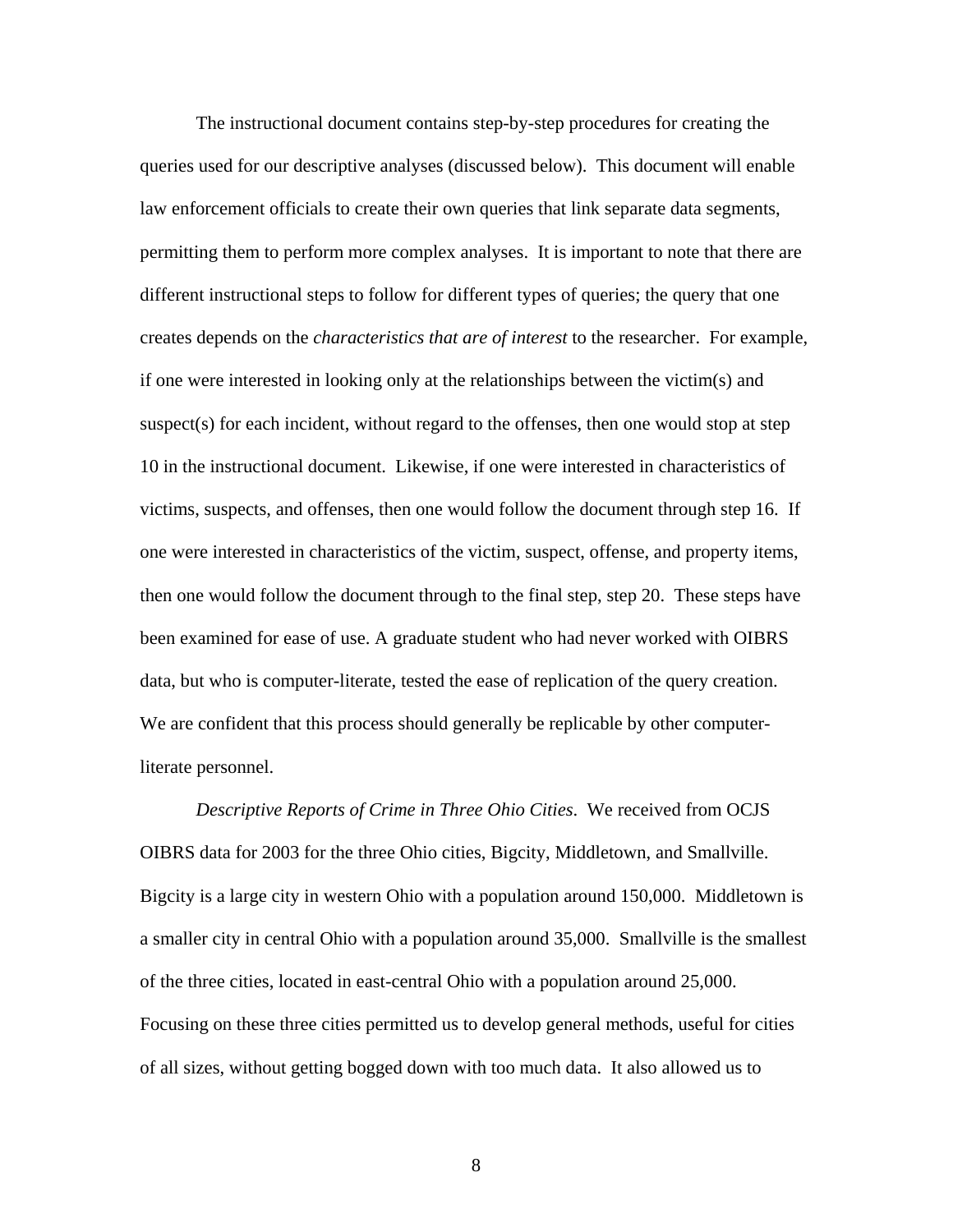develop a template for extracting the data, as well as to produce general descriptive reports on crime patterns. Our report focuses on four specific crimes of violence: nonintimate homicide, domestic violence (including intrafamily and intimate partner homicide), assault, and sexual assault, as well as a preliminary study of the larceny data.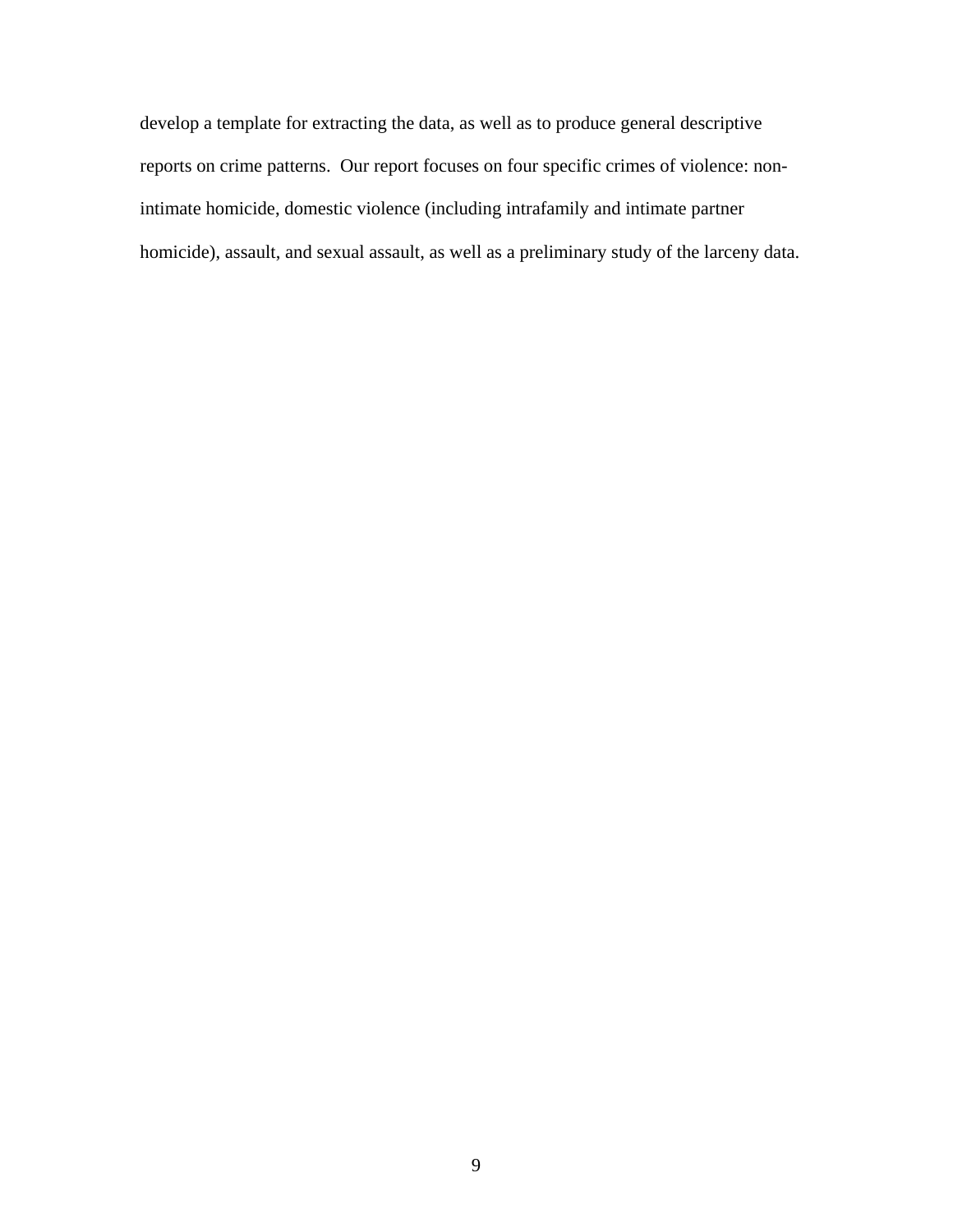#### **III. Advantages of Using OIBRS Data**

OIBRS contains an order of magnitude more information about crime incidents than does the UCR. The detailed nature of OIBRS data permit researchers to go beyond the seven categories of UCR crime counts and look at crime analysis through a different lens. Figure 0 depicts the data elements and relationships in the National Incident-Based Reporting System, from which OIBRS is derived.



**Figure 0. The structure of NIBRS data<sup>2</sup>**

 $\overline{a}$ 

<sup>&</sup>lt;sup>2</sup> Taken from Yoshio Akiyama and James Nolan, "Methods for Understanding and Analyzing NIBRS Data." *Journal of Quantitative Criminology*, Vol. 15, No. 2, 1999, pp. 225-238.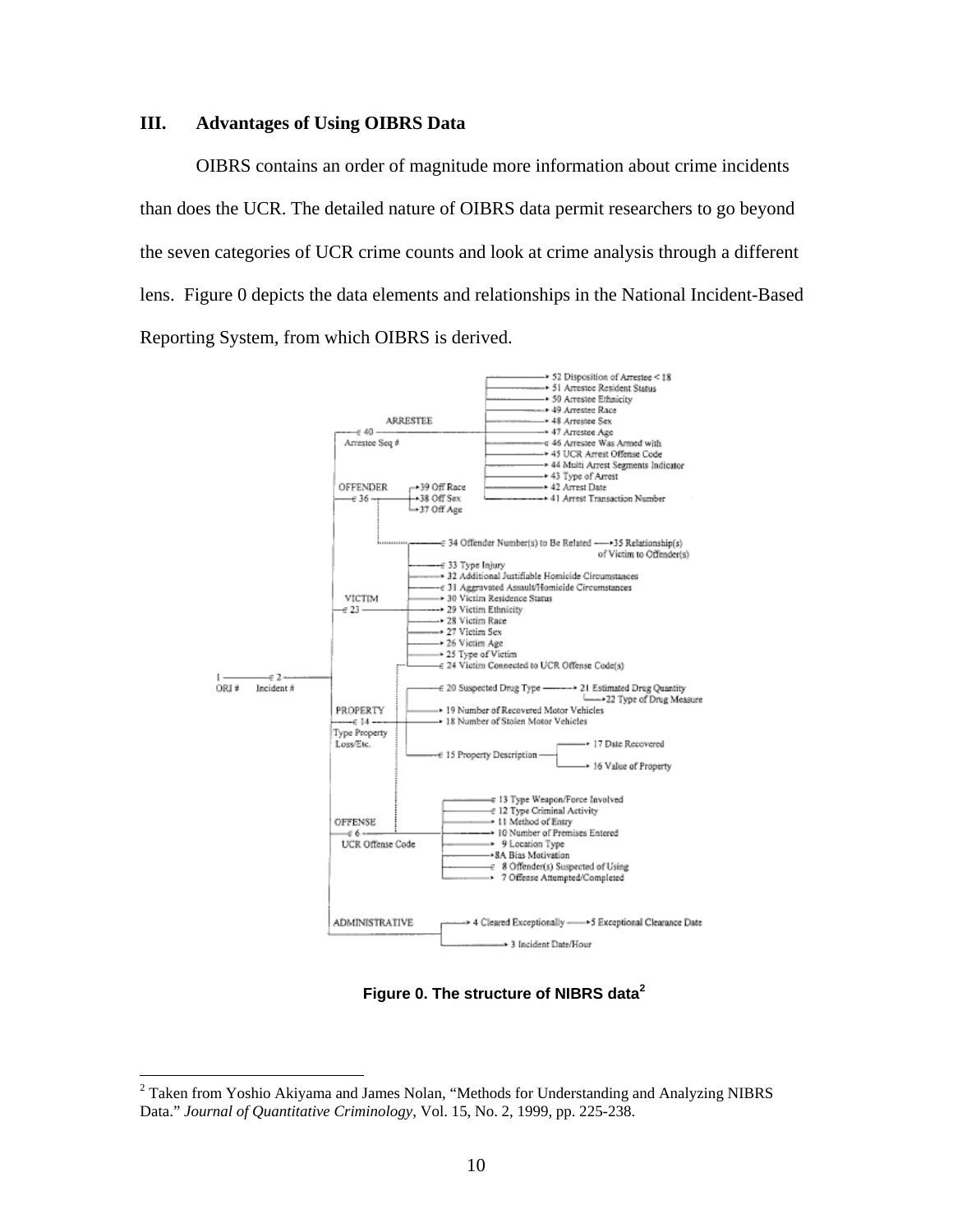To explain the difference between the UCR and OIBRS, we can use the following example. Homicide is a single crime in the UCR, but it can also be looked at as the fatal outcome of different types of crimes – intimate partner homicide as the fatal outcome of domestic violence, infanticide as the fatal outcome of child abuse, and similar situations with respect to assaults, sex crimes, robberies, etc. This is especially helpful in the analysis of personal crime, where multiple crimes may be masked because of the FBI's "hierarchy rule." This rule, used in the classification of UCR data, refers to the fact that if more than one crime occurs in an incident – say, a robbery and car theft – only the more serious, the robbery, is counted. This rule was instituted to avoid double-counting a crime; however, it also masks the nature of the incident. On the other hand, OIBRS allows for multiple crimes to be part of the same incident.

Because of the greater flexibility inherent in the OIBRS data, an analyst is now able to classify incidents according to all its aspects instead of only the most serious. We have taken this approach in our analysis of four different crimes – non-domestic homicide, domestic violence, sexual assaults, and other assaults. In addition, we conducted a preliminary analysis of larceny. They are described in the following sections.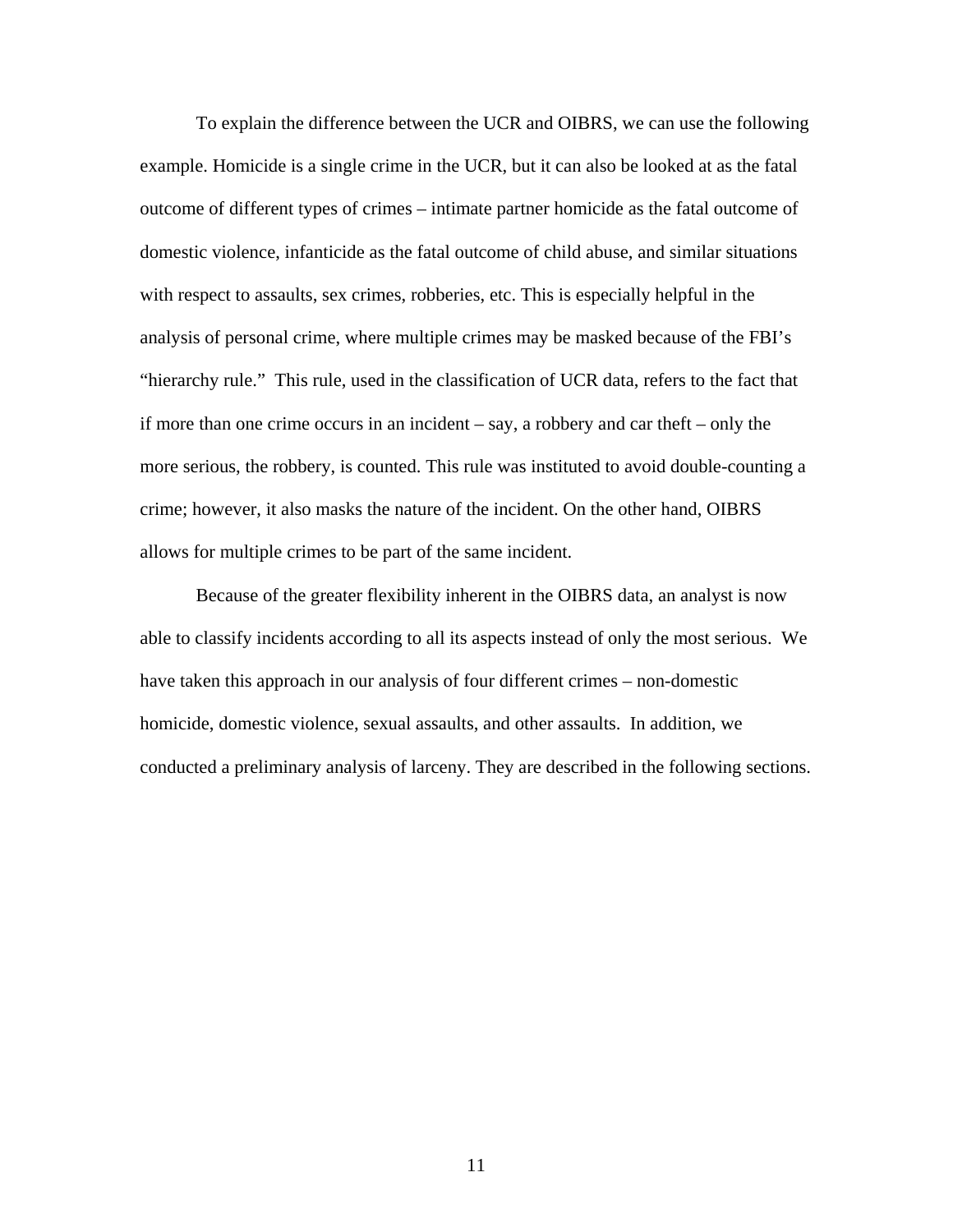#### **IV. Non-Domestic Homicide**

We chose to examine homicide because this is the most serious offense and, therefore, we assumed that homicides would have the most complete data (at least for the victim, and if an arrest was made, for the suspect as well).

Below we provide descriptive information for homicides occurring in Smallville and Bigcity, $3$  as well as figures that visually illustrate certain data elements. Specifically, these visualizations represent crosstabulations of 1) location by crime, 2) location by relationship, 3) relationship by arrest, and 4) weapon type by relationship for the homicide incidents in the two cities.

*Total Incidents*. There were 32 incidents involving homicides in these two cities in 2003, none of which were domestic homicides. Most (n=28, or 87.5%) were in Bigcity, and the remainder (n=4, or 12.5%) were in Smallville.

*Arrests*. Only one-third of the homicide incidents  $(n=11)$  resulted in an arrest.<sup>4</sup> As might be expected, a breakdown by relationship type (Figure 1) reveals that when the offender is unknown (UU) there was rarely an arrest.<sup>5</sup>

 $\overline{a}$ 

 $3$  The third city, Middletown, had no homicides reported for 2003.

<sup>&</sup>lt;sup>4</sup> There were a few cases with multiple perpetrators in which not all suspects were arrested. If at least one of the suspects from an incident was arrested, then we considered this case an arrest. 5

 $5$  Note that arrests were made even when the relationship was "unknown" (UU). This might be due to the fact that when the data were originally collected the relationship was unknown. The other codes are acquaintance (AQ), stranger (ST), and other known (OK).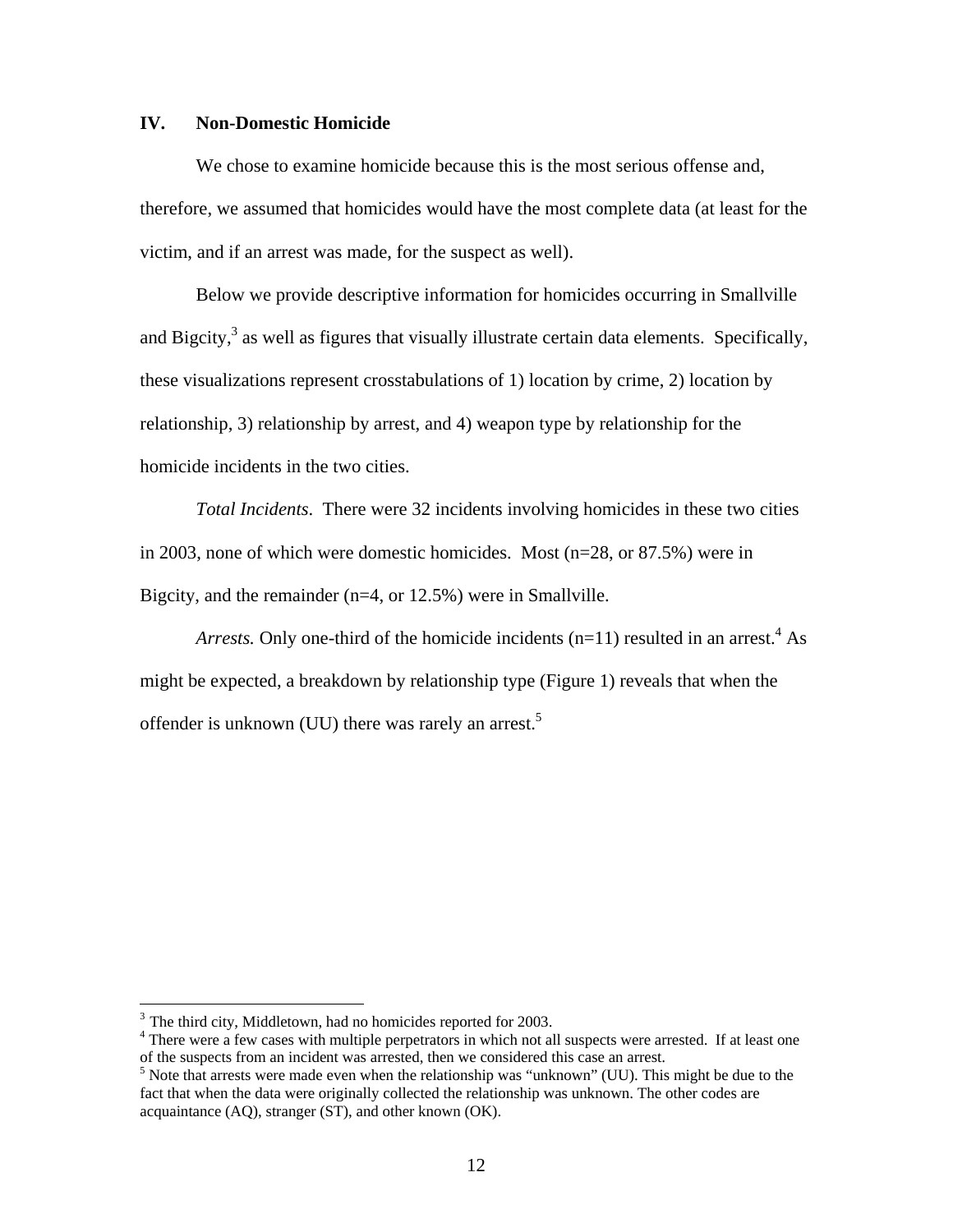



*Crimes and Victims.* The majority of incidents (n=25, or 78%) involved only one crime: murder. However, some incidents involved other major crimes. Specifically, five incidents involved murder and one other crime: two incidents involved a murder and an assault; two incidents involved murder and robbery; and one incident involved murder and trespassing. One incident involved three crimes: murder, robbery, and tampering with evidence. Finally, one incident involved four crimes: murder, robbery, having weapons while under disability, and kidnapping.

All incidents involved only one *murder* victim, although a few incidents involved multiple victims of other crimes: One incident involved a second person victim who was a victim of aggravated robbery and one incident involved a second person victim who was a victim of felonious assault. One incident involved five person victims, but four of these were victims of only aggravated robbery and/or kidnapping. Two incidents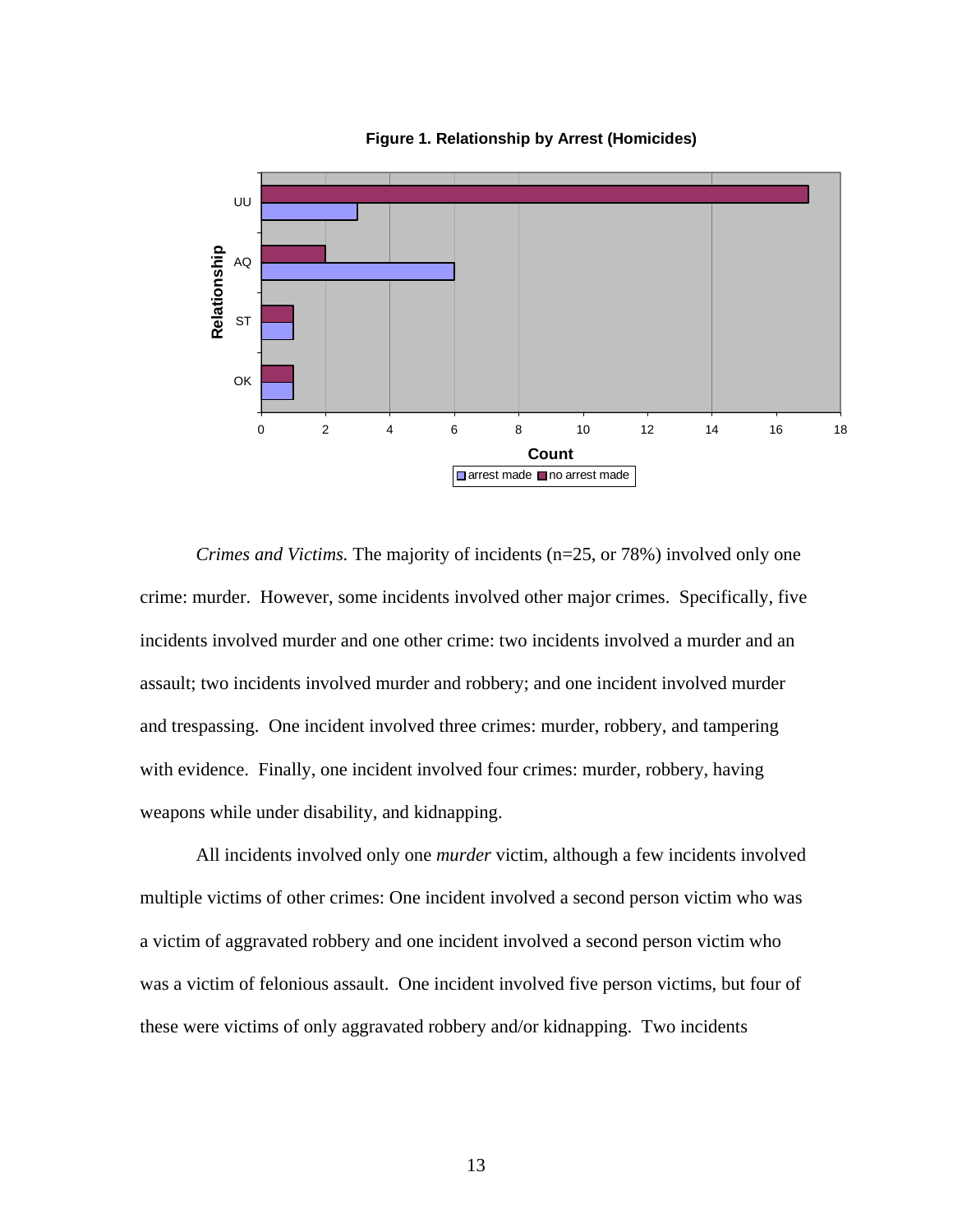involved non-person victims/crimes, one a business (trespassing against a business) and the other society (having weapons while on disability).

*Suspects*. Twenty-five of the 32 cases involved only one suspect; five incidents involved two suspects; one incident involved three suspects; and one incident involved four suspects. Of the 25 single-suspect incidents, 23 of these also involved single victims and two involved two victims.

*Weapons*. Roughly half of the incidents (n=17) involved the use of some type of gun (handgun, shotgun, or other firearm), while 9 incidents had unknown weapon types.<sup>6</sup> One incident involved a knife, two involved asphyxiation, and the remaining three incidents involved some "other" type of weapon. Figure 2 shows the breakdown of weapons by relationship between the victim and suspect. In the incident in which a knife was the weapon, the victim was an acquaintance of the perpetrator. In the majority of cases, however, the relationship was unknown.

<sup>&</sup>lt;sup>6</sup> Since the crimes are classified as homicides and not deaths under suspicious circumstances, it is unclear why no weapon is specified. It may again be a consequence of how the data were collected.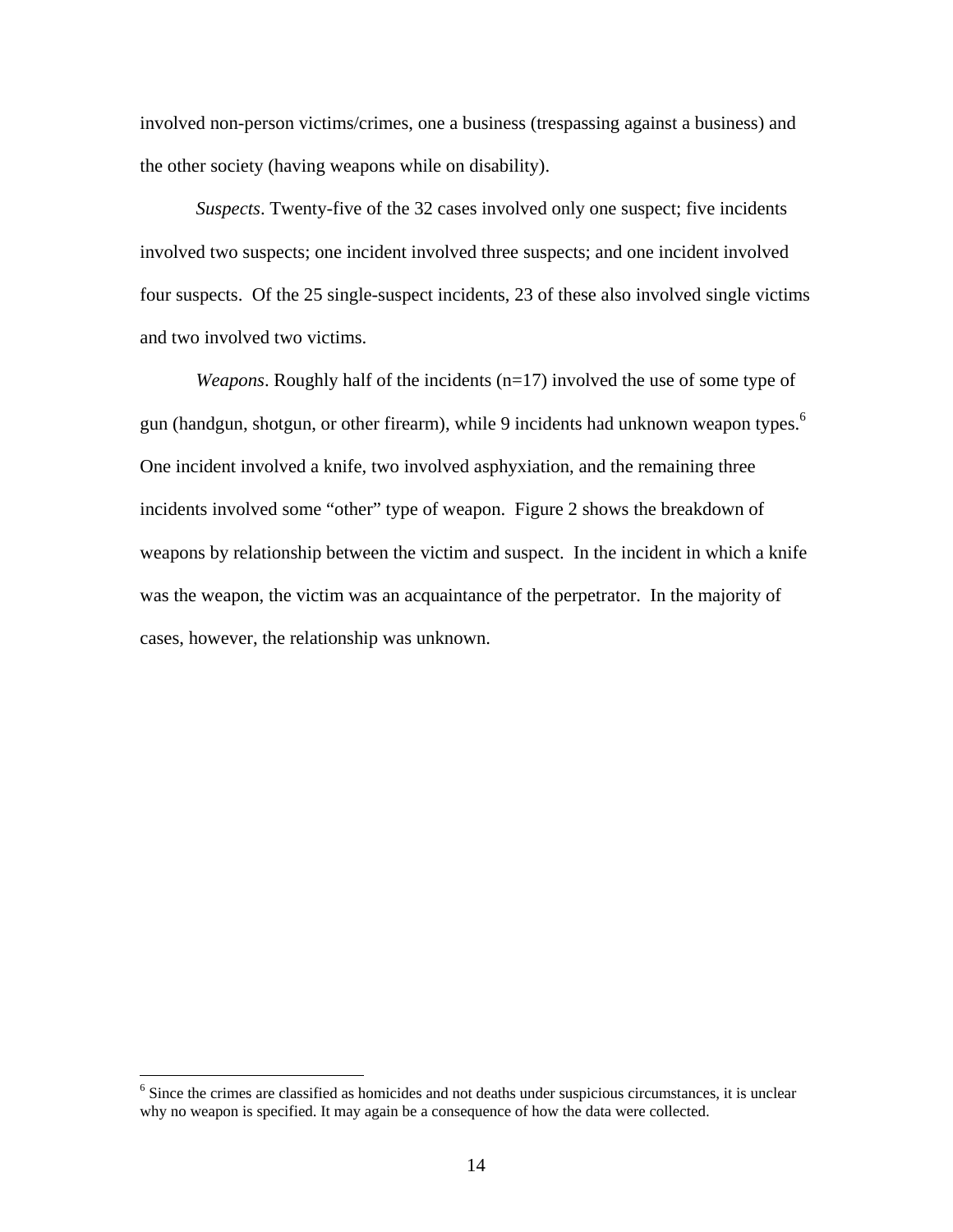



*Location.* Thirteen of the homicides took place in a private home or other residential setting, while two took place near homes (one in a garage/shed, the other in a yard). Ten homicides took place on the street, and two took place in other public settings (one in a parking lot, another in a retail store). One homicide took place in the woods or a field, and the remaining four took place in "other" locations (see Figure 3).



**Figure 3. Homicide Location by Crime**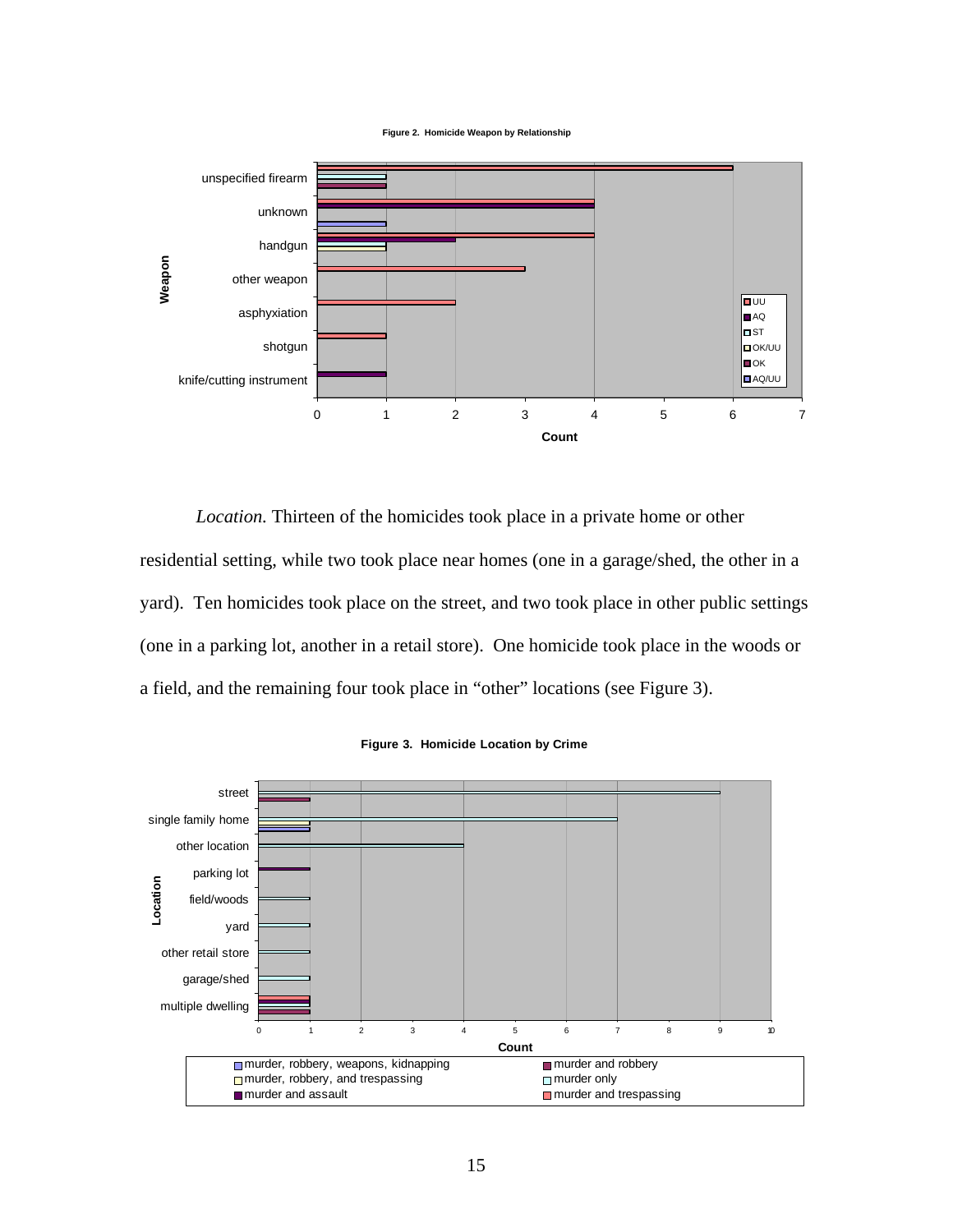*Relationship.* The majority of homicides (n=20) involved scenarios in which the relationship between victim and suspect is unknown. Two occurred to victims who were strangers to their suspect(s). One victim was "otherwise known" to the suspect(s), and seven victims were acquaintances of the suspect(s). Finally, there were two homicide incidents involving two relationship types because there were two suspects: in the first of these incidents, one victim was an acquaintance of one suspect and was unknown to the second suspect; in the second such incident, one victim was "otherwise known" to the first suspect and was unknown to the second suspect. Figure 4 is a visual representation of the relationships by location.



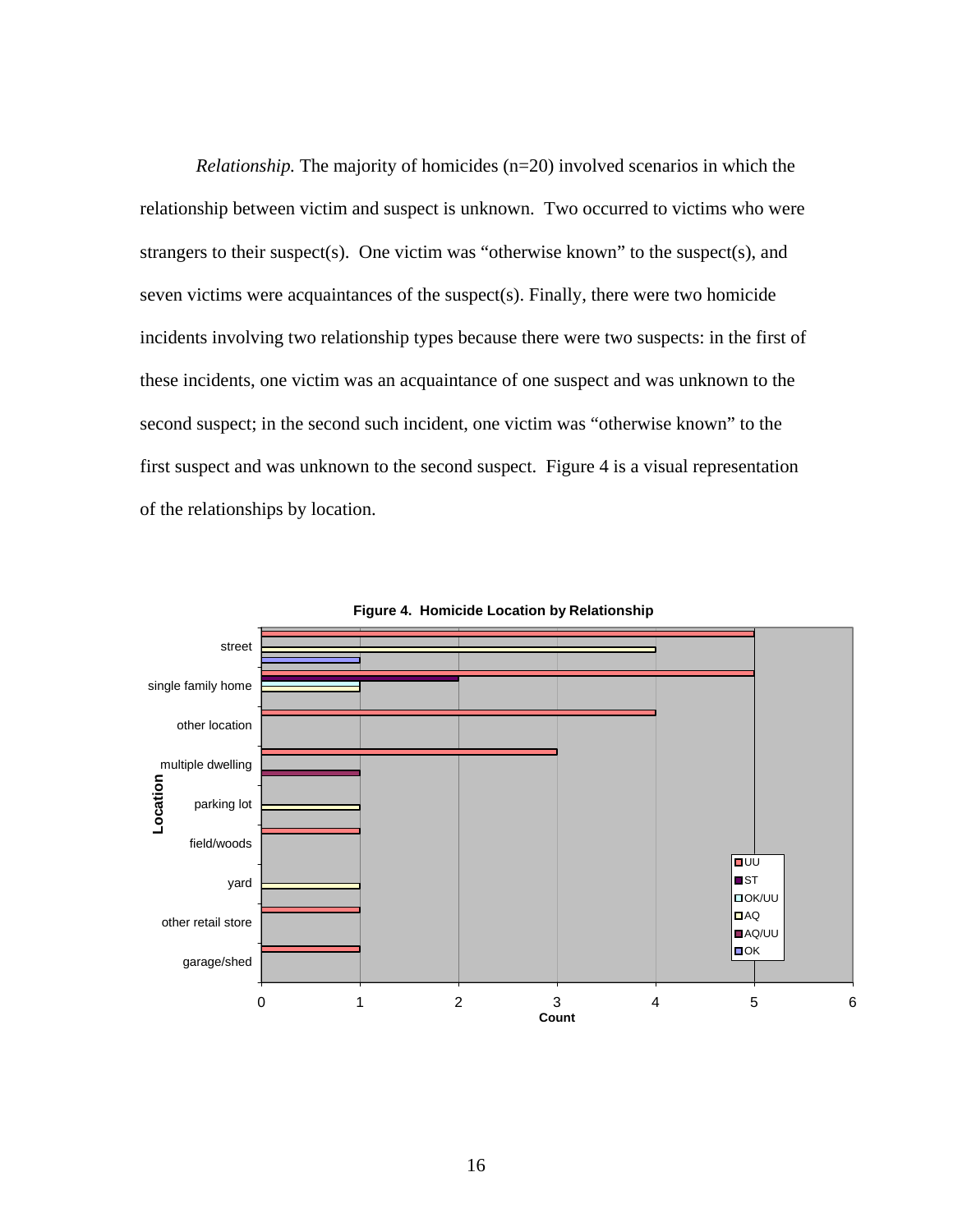*Additional Analyses.* We also undertook analyses of the timing and age relationships in homicide incidents to see if additional insights could be obtained from them. Even though the number of incidents was small (32), we were able to show some patterning of events.

 Shown below (Figure 5) is a first attempt to look at the various time-related aspects of homicide incidents. The horizontal axis gives the date of the event. The ages are given in the vertical axis: ages of male victims are indicated by square markers and ages of female victims by circles; diamond markers indicate male suspects and triangle markers indicate female suspects; and brown markers indicate African-American victims and suspects, and light tan boxes indicate victims and suspects of another race/ethnicity. If the victim's age was unknown, it is indicated as a zero age; if the suspect's age was unknown, it is omitted from the graph.

 Lines link suspects to victims. A red line indicates that a specific victim was killed by a specific suspect; a green line indicates that a different crime (but part of the incident) links the suspect and victim. Thus, the leftmost box indicates that a 70-year-old African-American male was killed by an unknown suspect on February 3rd, 2003. At the other end of the graph, we see that a 27-year-old male killed a 32-year-old male, both of whom were African-American.

 As can be seen, there were more incidents in the spring and late summer-early fall than at other times. Incidents with known suspects seemed to occur more frequently when the victims were in their 20s and early 30s than when the victims were over 30 years of age.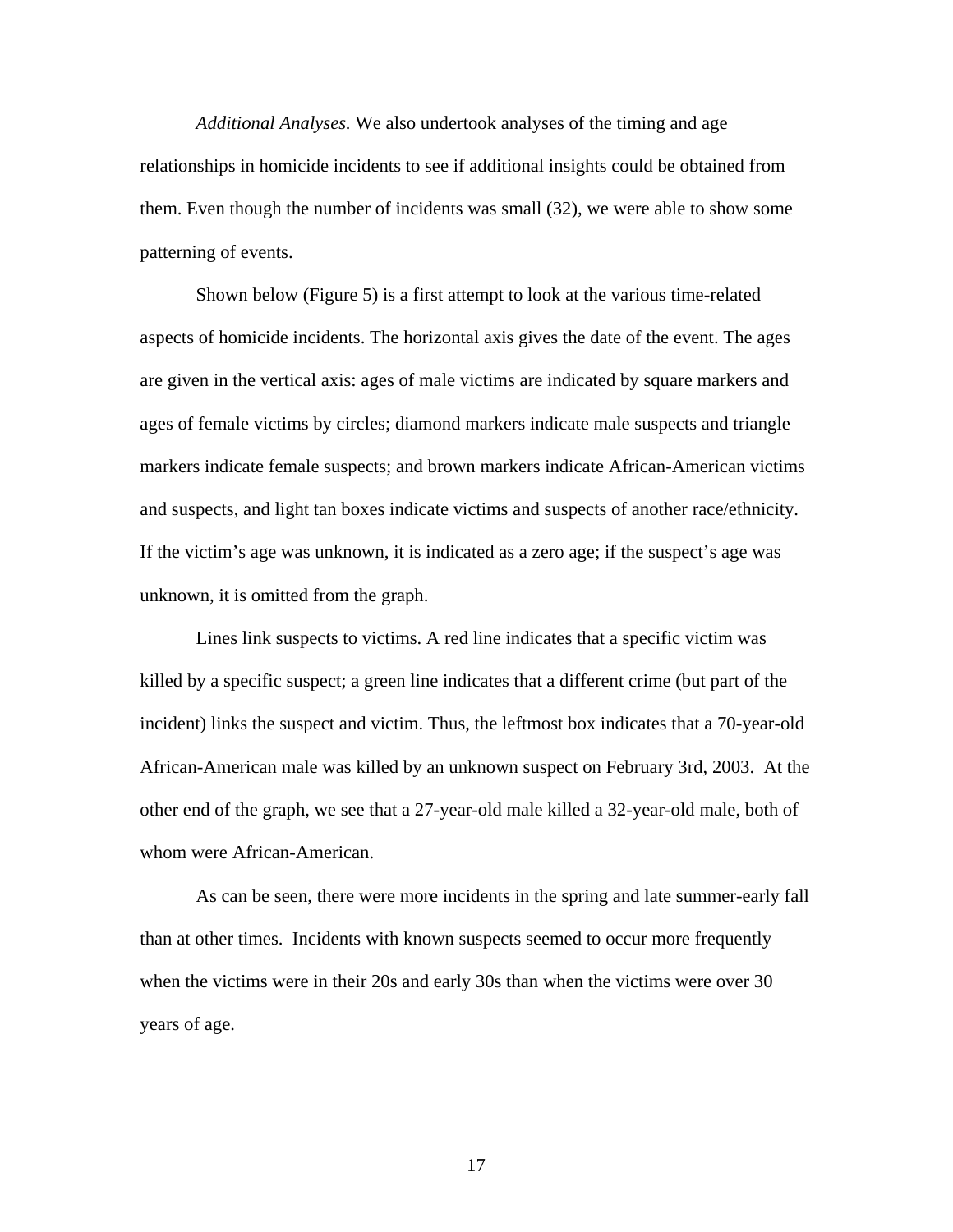

#### **Figure 5. Non-Domestic Homicides by Ages and Dates**

#### **V. Domestic Violence**

1

We examined domestic violence incidents in these three cities because family violence is of central concern to the policy community and because these types of incidents often involve ambiguous situations for policing efforts. The decision rules that we used to create the domestic violence file were based on the work of Thompson, Saltzman, and Bibel. $^7$  They noted that there are eight possible offenses for domestic violence incidents: murder, forcible rape, forcible sodomy, sexual assault with an object, forcible fondling, aggravated assault, simple assault, and intimidation. We used the same

<sup>&</sup>lt;sup>7</sup> Martie P. Thompson, Linda E. Saltzman, and Daniel Bibel (1999). "Applying NIBRS Data to the Study of Intimate Partner Violence: Massachusetts as a Case Study." *Journal of Quantitative Criminology*, Vol. 15, No. 2, pp. 163-180.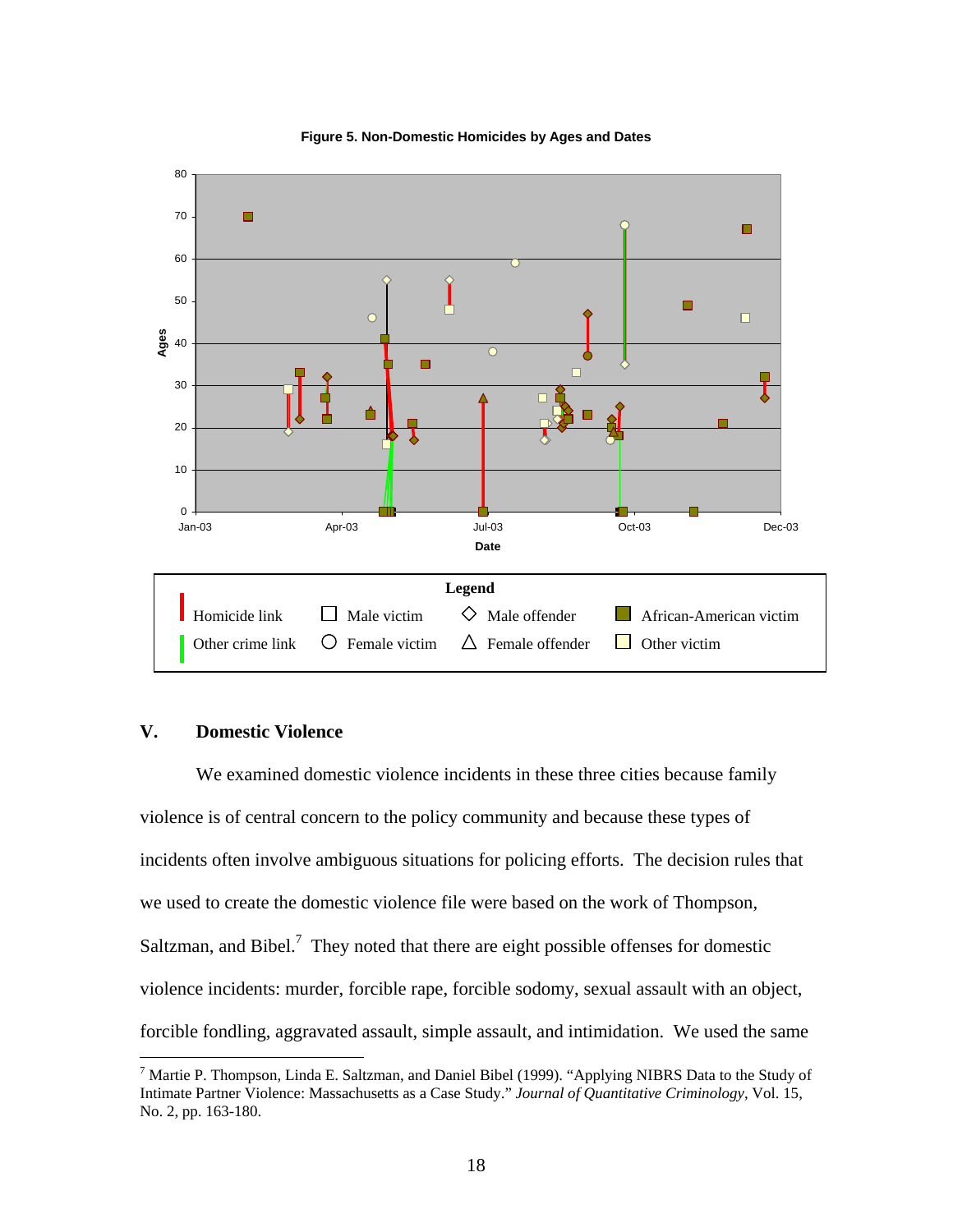general categories, basing our selection on the equivalent categories in the OIBRS codebook. We looked at 14 possible relationship types that characterize "domestic": spouse, common-law spouse, boyfriend/girlfriend, ex-spouse, homosexual partner, parent, stepparent, grandparent, child, stepchild, child of boyfriend/girlfriend, grandchild, sibling, and stepsibling. $8$  The report below, as with the homicide report, includes descriptive statistics as well as visual representations of the data patterns.

*Incidents and Crimes*. There were a total of 2,703 incidents involving domestic violence offenses in Bigcity, Middletown, and Smallville in 2003—2,008 incidents in Bigcity, 400 in Middletown, and 295 in Smallville. Among these incidents, less than 1% were murders while 74.3% of the total offenses were classified as "domestic violence."<sup>9</sup> The next largest categories were assault<sup>10</sup> (12.6%) and endangering children, which falls under the "assault" category of OIBRS codes  $(7.4\%)$ <sup>11</sup> Rapes and other sex crimes combined comprised 2% of the domestic violence offenses.

*Victims and Suspects.* In the 2,703 domestic violence incidents, there were 3,289 victims and 2,910 suspects. Most domestic violence incidents were single victim-single suspect incidents (81.4%) and the next largest grouping was single suspect-multiple victims (11.9%). There were 1.6% that involved a single victim and multiple suspects and another 5.1% with multiple victims and multiple suspects (most of which were cases in which two parties reported that they were victimized by each other). When broken down by city, all three places had more single victim-single suspect incidents than any

 $\overline{a}$ 

<sup>&</sup>lt;sup>8</sup> Cases in which suspects were in-laws or "other family members" of the victims were treated as more distant relatives and excluded. However in hindsight, the logic of this exclusion is problematic.

<sup>&</sup>lt;sup>9</sup> Unfortunately, the offense code for domestic violence (2919.25) can comprise aggravated assault, simple assault, or intimidation (see codebook), and thus, we cannot give a percentage breakdown of these three distinctions.

<sup>&</sup>lt;sup>10</sup> This category of assault includes felonious assault, assault, negligent assault, and aggravated assault. <sup>11</sup> See Appendix A of the OIBRS codebook, offense code 2919.22.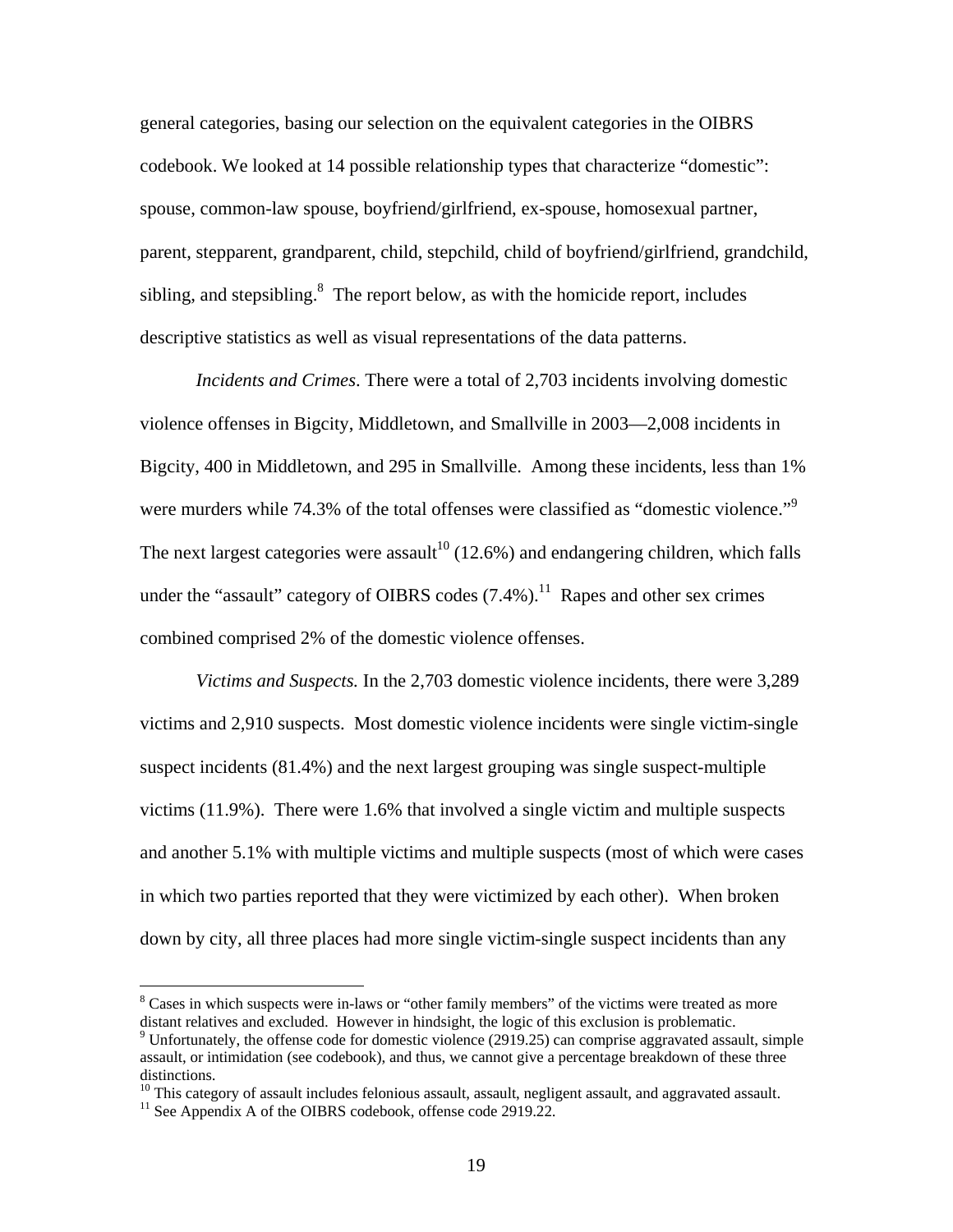other incident type, and all three places had fewer single victim-multiple suspect scenarios than any other type. However, both Bigcity and Smallville had more single suspect-multiple victim incidents than multiple-on-multiple incidents, while Middletown had more multiple-on-multiple incidents than single suspect-multiple victim incidents.

*Race.* As one can see in Figure 6, most incidents involved domestic violence offenses being perpetrated against a person of the same race as the suspect (85%), while 8.9% of incidents were inter-racial and 6.1% of cases involved multiple suspects and/or victims with both intra- and inter-racial involvement. Since we did not have data on the frequency of inter- and intra-racial households, we could not draw any conclusions about the relative frequency of these incidents by racial characteristics of the household.



**Figure 6. Racial Characteristics of Domestic Violence Incidents**

*Age Difference.* Although domestic violence usually refers to violence between domestic partners, it can also refer to intergenerational violence. One way to tease apart the difference between these two phenomena is to look at age differences between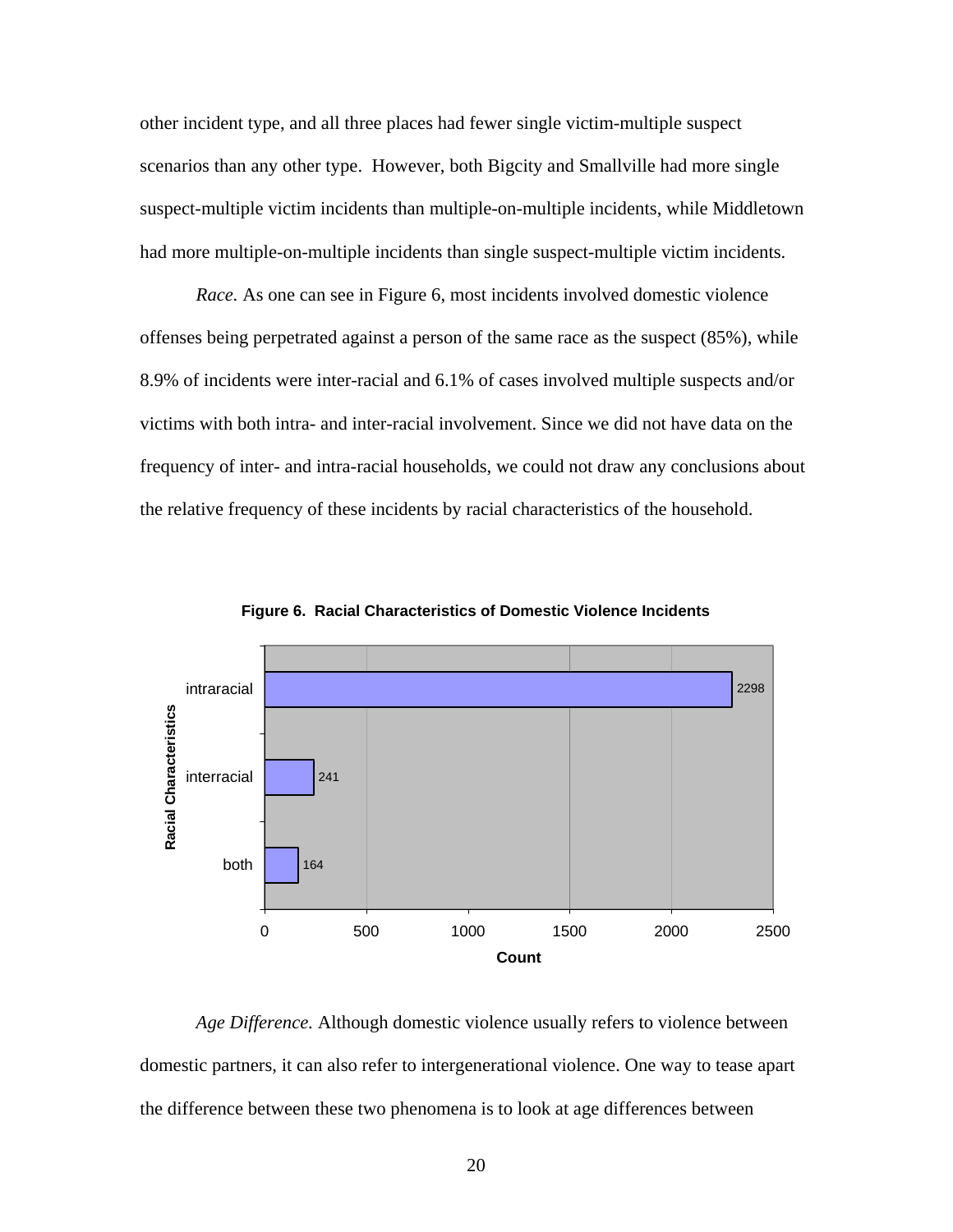victims and suspects (Figure 7). In 43.1% of the incidents, the age difference between the victim and suspect was from 0-4 years apart. One-fifth of the cases involved victims and suspects who were 5-9 years apart in age, and another one-fifth of cases involved an age difference of 20 or more years. A smaller percentage of cases involved persons who were 10-19 years apart in age (13.8%), while in a very small percentage of cases (3.4%), the age of the victim or suspect was unknown.



**Figure 7. Age difference between victim and suspect (Domestic Violence Incidents)**

*Relationships.* The large number of incidents involving persons who were 20 or more years apart in age prompted us to look at the relationships among the cases (Figure 8). We found that within this age category, the majority of cases were those in which a child was the victim of the violence, followed by cases in which a parent was the victim. Fewer cases involved non-family victims (e.g., acquaintances, boyfriends, girlfriends), and very few incidents involved distant family victims. In contrast, within the closest age category (where the age difference between the victim and suspect was zero to four years), most of the relationships included partners, followed by siblings.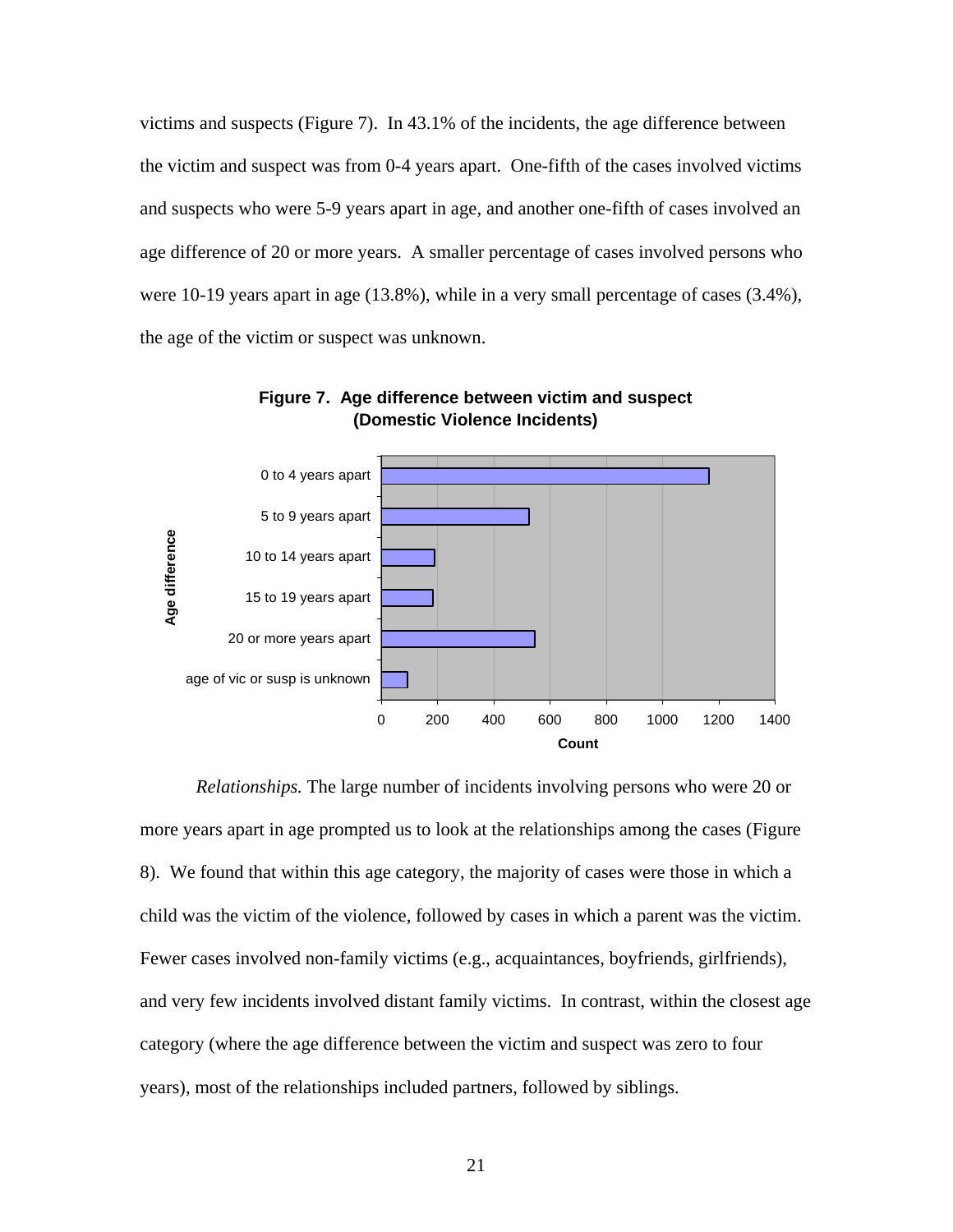



*Sex of Victim and Suspect.* Next we looked at the relationships broken down by sex of the victim and suspect. The assumption with domestic violence crimes was that the perpetrator is a male and the victim is a female. Looking at the chart below (Figure 9), across all three cities, this assumption seems to be validated. Male-on-female partner cases constituted the overwhelming majority of domestic violence cases. This category was followed by female-on-male partner incidents. Non-partner cases, however, no matter what the sex of the victim or perpetrator, were much rarer than partner cases. Note, however, one difference across the three places; the overall rate of domestic violence is lower in Middletown. This is seen in the fact that the rate of male-on-female partner violence is about two-thirds of the comparable rate in the other two cities. In most other relationship categories, differences across the three communities are negligible.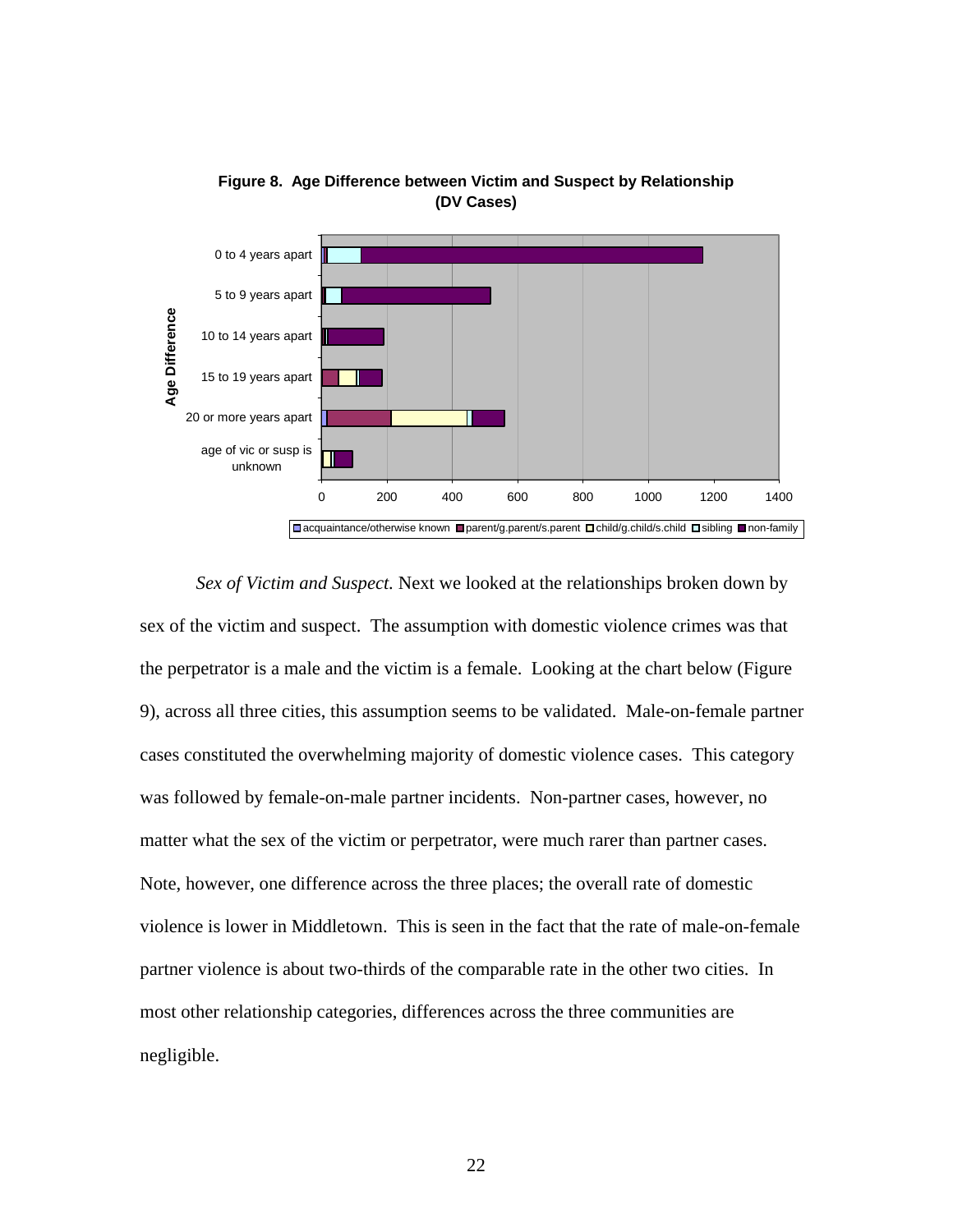

**Figure 9. Sex of Suspect & Victim by Relationship Across Cities (Domestic Violence Incidents)**

*Injuries and Weapons.* Lastly, we looked at the injuries incurred during domestic violence incidents (Figure 10) and weapons used (Figure 11). For these three cities, most domestic violence incidents involved no physically observable injury  $(52\%)$ .<sup>12</sup> When the victim did suffer an injury, it was usually a superficial one, characterized by scratches, minor cuts, bruises, discolorations, bumps, and/or swelling (43%). Four percent of the incidents involved an unknown injury, and the remainder of cases involved a major injury (e.g., broken bones, internal injury, severe laceration, or other major injury) (.01%) or death (three cases, or .001%). In terms of weapons, most were personal weapons (e.g., hands, feet, teeth, etc.), followed in frequency by no weapon or an unknown weapon. A small handful of cases each involved a blunt object or motor vehicle, while 17 incidents involved a gun and 39 involved a knife.

 $\overline{a}$ 

 $12$  However, in many domestic violence cases, injuries may not become apparent until days after the incident (bruises, for example), so readers should interpret these numbers with caution.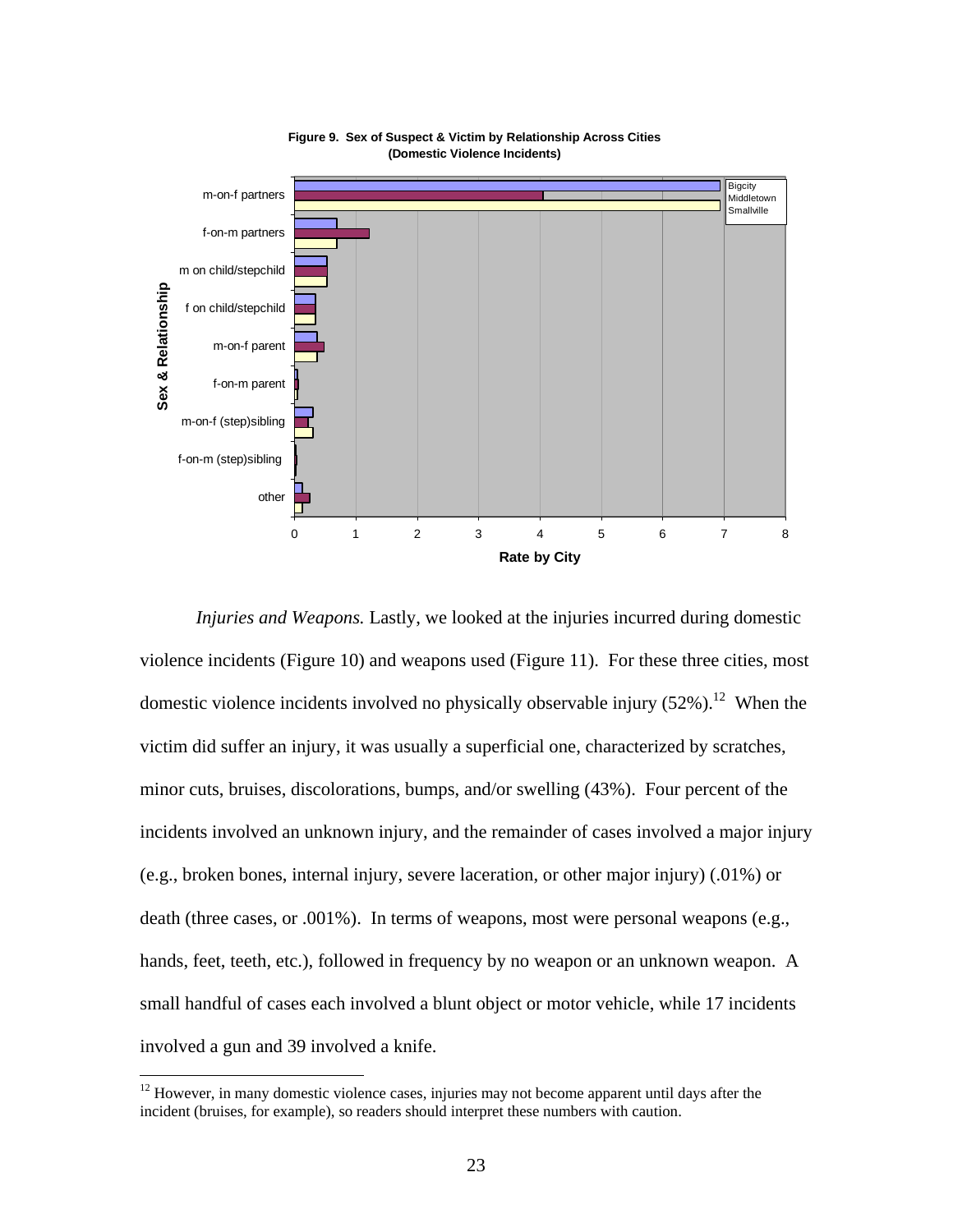

**Figure 10. Types of Injuries in Domestic Violence Incidents**

**Figure 11. Types of Weapons in Domestic Violence Incidents**



#### **VI. Non-Intimate Assault**

The final two types of personal crime that we examined during the grant period were assault (aggravated assaults, simple assaults, and intimidation) and sexual assault.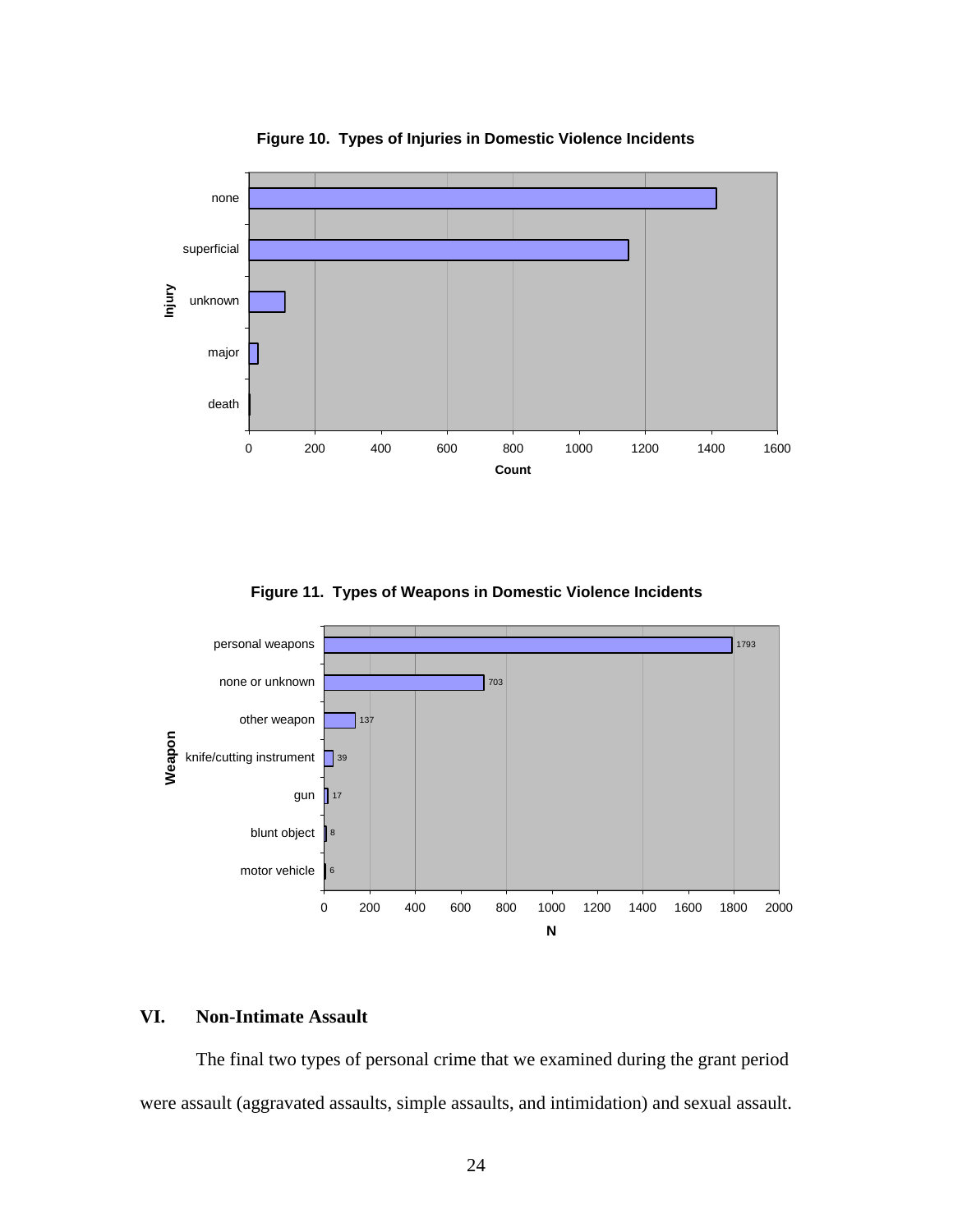In order to distinguish these from the domestic violence cases, we chose only assault and sexual assault incidents that occurred to *non-intimate* relationship victims (i.e., no partners or close family members). As with the domestic violence incidents, we chose to examine these cases because they represent a violent crime and, therefore, are of particular concern to law enforcement and community residents. However, because these specific incidents involve non-intimate relationships, they are perhaps even more difficult to investigate and solve. Thus, if we are able to develop *patterns* of non-intimate assaults and sexual assaults, this information—such as typical locations or victim and suspect characteristics—may aid law enforcement response endeavors, as well as community prevention endeavors. Below, following the pattern for the prior two crime reports, we provide detailed descriptive information and visual representation of incident patterns. We discuss first the "regular" assaults and then the sexual assaults.

*Assault Incidents.* There were a total of 4,369 incidents involving regular (nonsexual) non-intimate assaults in  $2003<sup>13</sup>$  Of these incidents, more than three-quarters were in Bigcity (77%) while the remaining cases were almost evenly split between Middletown (10.6%) and Smallville (12.3%).

*Victim-Suspect Incidents and Sex.* As one can see in Figure 12, most of the assault incidents were single victim-single suspect incidents, and among those, most were male-on-male, followed in frequency by male-on-female and then female-on-female. In cases that had single suspects and multiple victims, there were a fairly equal number of male-on-female and male-on-male incidents. However, in cases with multiple suspects and a single victim, most were male-on-male, followed in frequency by female-on-

 $\overline{a}$ 

<sup>&</sup>lt;sup>13</sup> There were actually 4,373 incidents involving non-sexual, non-intimate assault. However, four of these incidents also involved sexual assault, so we placed these four cases in the sexual assault file. Thus, we had 4,369 regular assaults in the final file.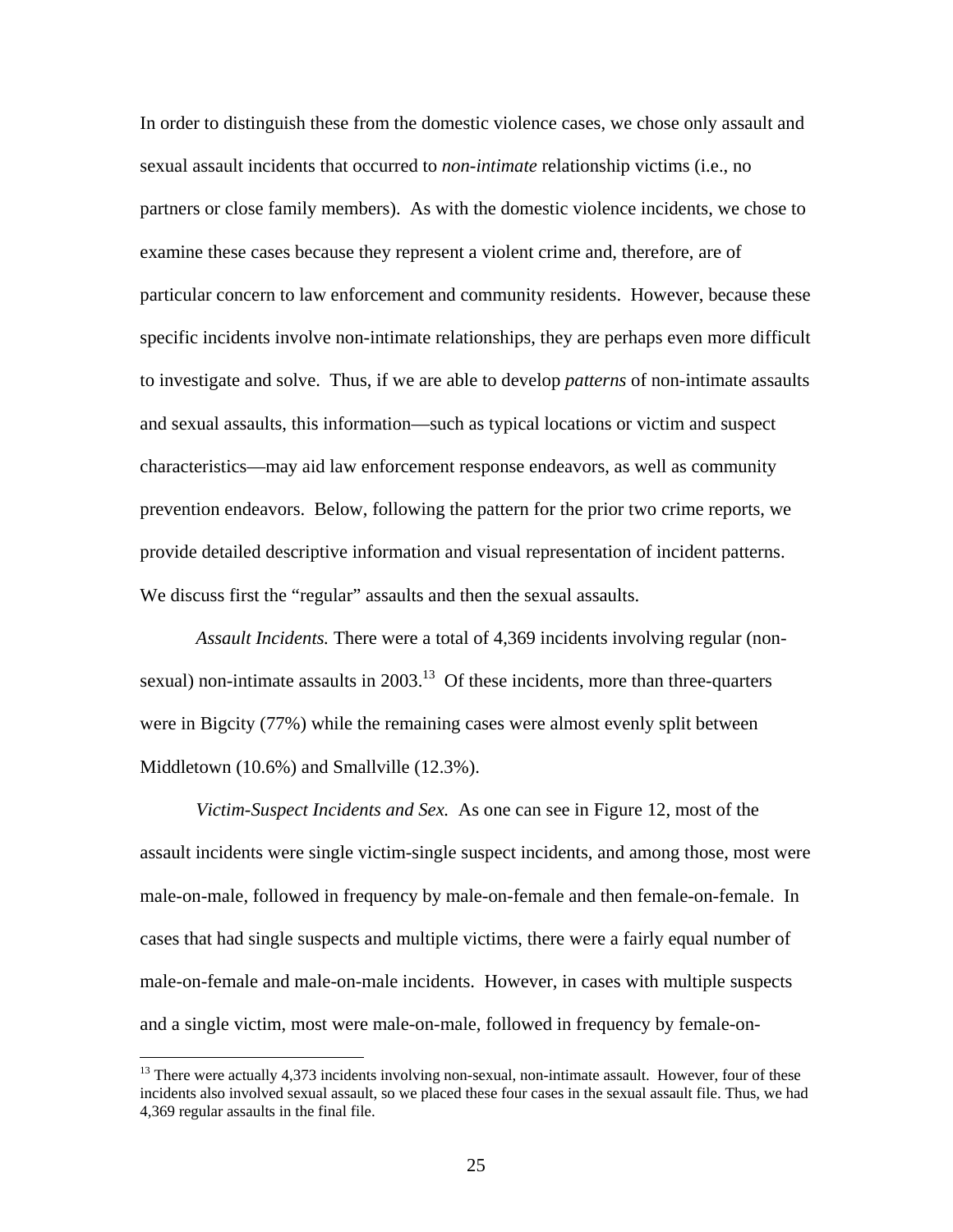female. There were few cases in the "multiple suspect-on-single victim" category involving a victim of a different sex from the suspects. Finally, the smallest victimsuspect scenario was the multiple suspects and multiple victims category. In these cases, there were a relatively equal number of male-on-male, female-on-female, and male-onfemale cases. These incidents rarely involved female-on-male assaults.



**Figure 12. Victim-Suspect Scenario by Sex (Non-Intimate Assaults)**

 *Age and Relationship.* Turning now to ages, the victims' ages ranged from 1 to 87 (with a mean of 29) and the suspects' ages ranged from 1 to 98 (with a mean of 28). Unfortunately, in a full quarter of the assault cases, either the victim or the suspect's age was unknown (24.7%). For incidents in which the ages were known, just under a third of these involved victims and suspects who were 4 or fewer years apart in age, followed by cases in which the age difference was 5 to 9 years apart, then cases in which the victim and suspect were 20 or more years apart (Figure 13). The last category appears to have a disproportionately large number of incidents but this is due to its larger age grouping.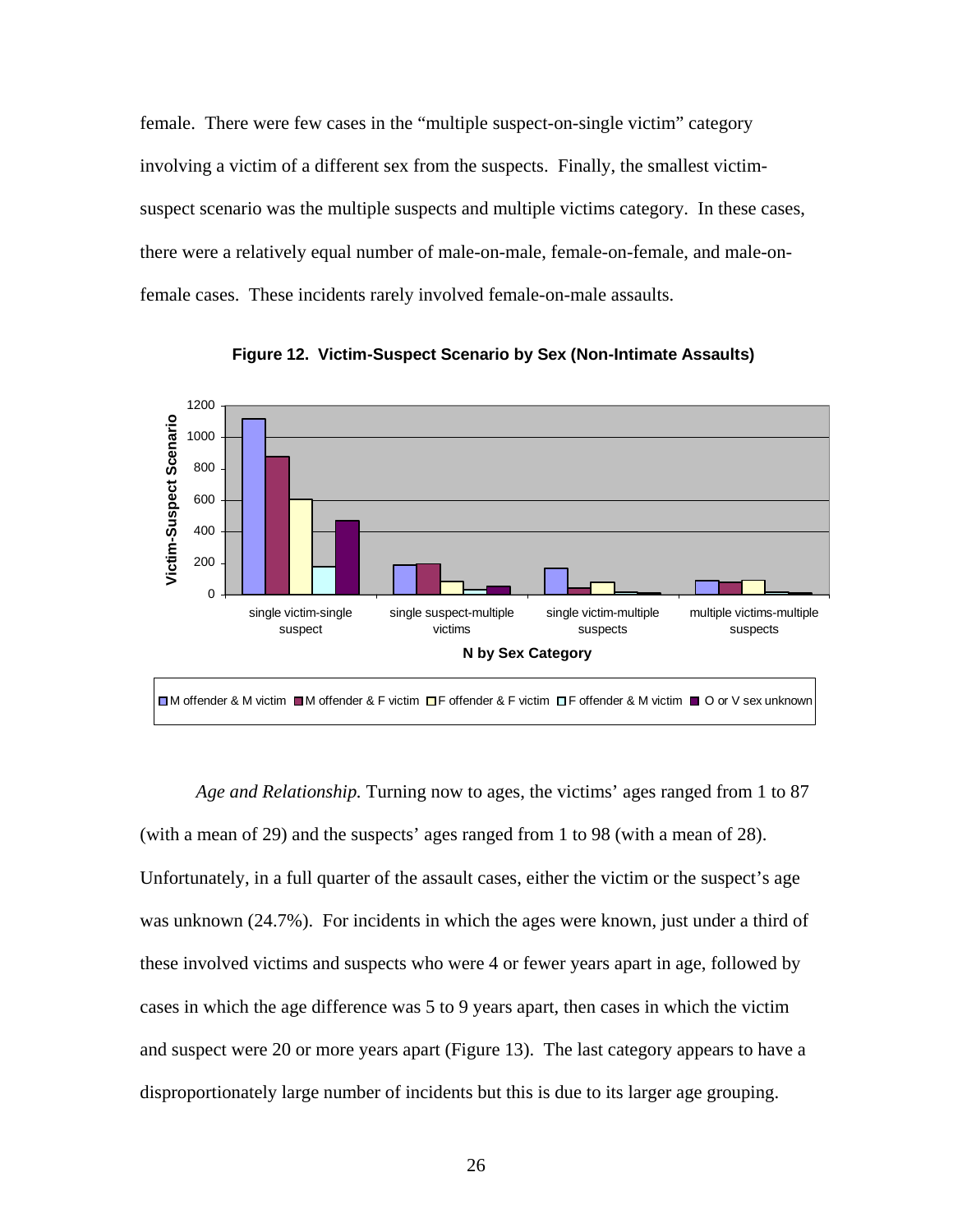When this category was broken into smaller age groups (20-24 years, 25-29 years, etc.), the pattern of decline with increasing age differences continues.



**Figure 13. Age Difference between Victim and Suspect (Non-Intimate Assaults)**

Now breaking these sex and age groups into relationships (Figure 14), for all incidents in which the age was known, most cases had a victim who was an acquaintance of the suspect (this relationship comprised more than 40% of the known-age incidents). In the incidents in which either the victim or suspect's age was not known, most of the relationships were also not known (more than 60% of these incidents). In the cases in which the age difference was relatively small (between zero and nine years apart), a substantial proportion of the cases involved acquaintances and "otherwise known" relationships. However, once the age difference increased to 10 or more years apart, a larger proportion of incidents involved strangers and a smaller proportion involved suspects who were known to the victim. In fact, very few cases involved friends, neighbors, teachers, in-laws, students, employers/employees, or "babysittees"—the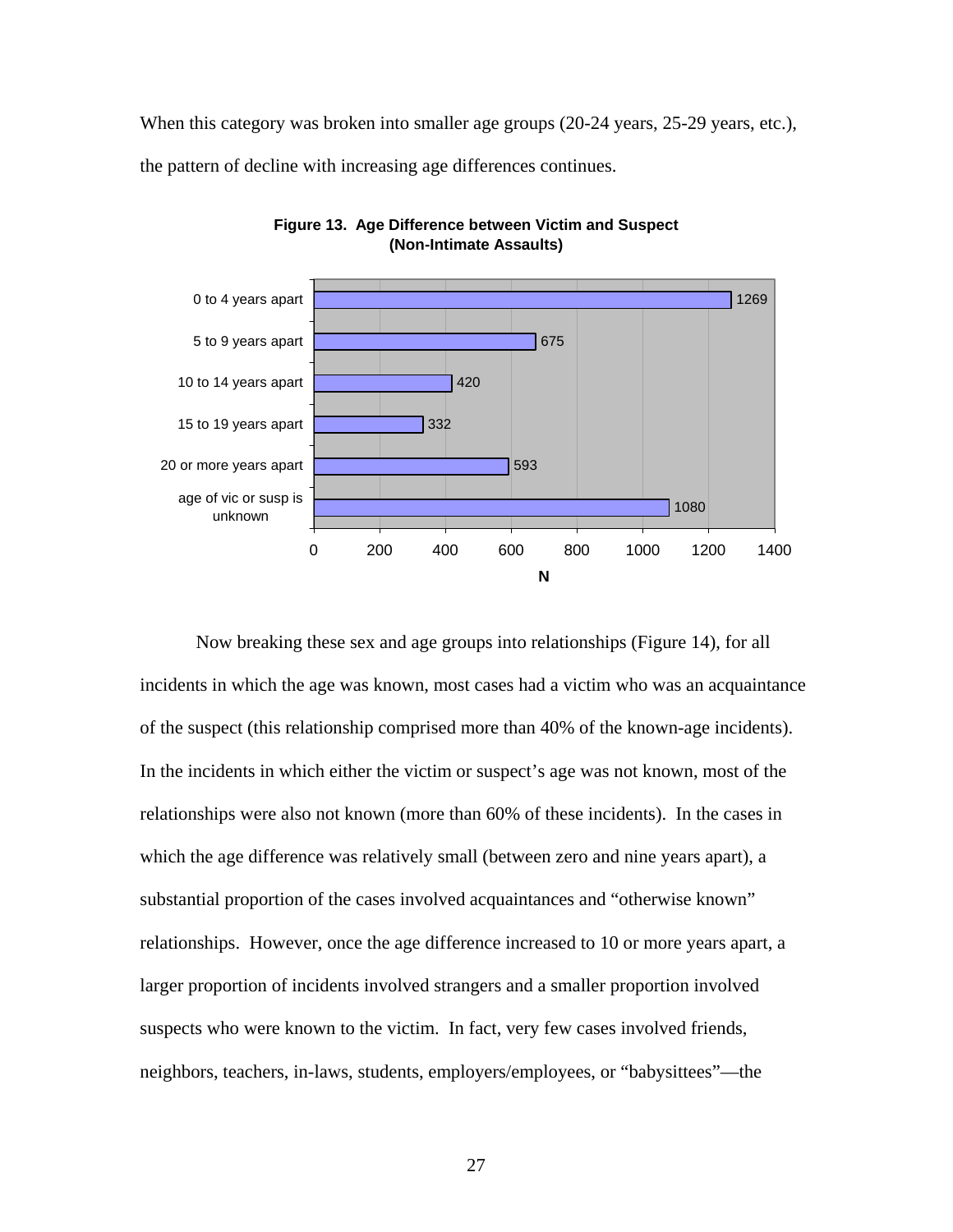"other" category. Ultimately, it appears that non-intimate assaults tended to involve acquaintances or strangers.





*Weapons and Injuries*. In most of the assault incidents, the victim sustained no visible injury (see Figure 15). However, even in these incidents, the suspect typically used either an unknown weapon or a personal weapon (hands, feet, teeth, etc.). In very few cases involving no injury did the suspect not use a weapon (the dark blue area in the chart). In cases where the victim did sustain an injury, it was typically a superficial injury, and again the weapon of choice was a personal weapon or unknown weapon, followed in frequency by no weapon or "other" weapon $14$ . In only a small number of cases (3.5%) was a major injury incurred, and in these incidents, weapons include gun or other firearm (29%), personal weapons (24%), knife (11%), other weapon (22%), or unknown weapon (14%).

 $14$  It is unclear how a victim could sustain an injury (even a superficial one) when the suspect used no weapon. We could find no information on this possible scenario in the OIBRS codebook.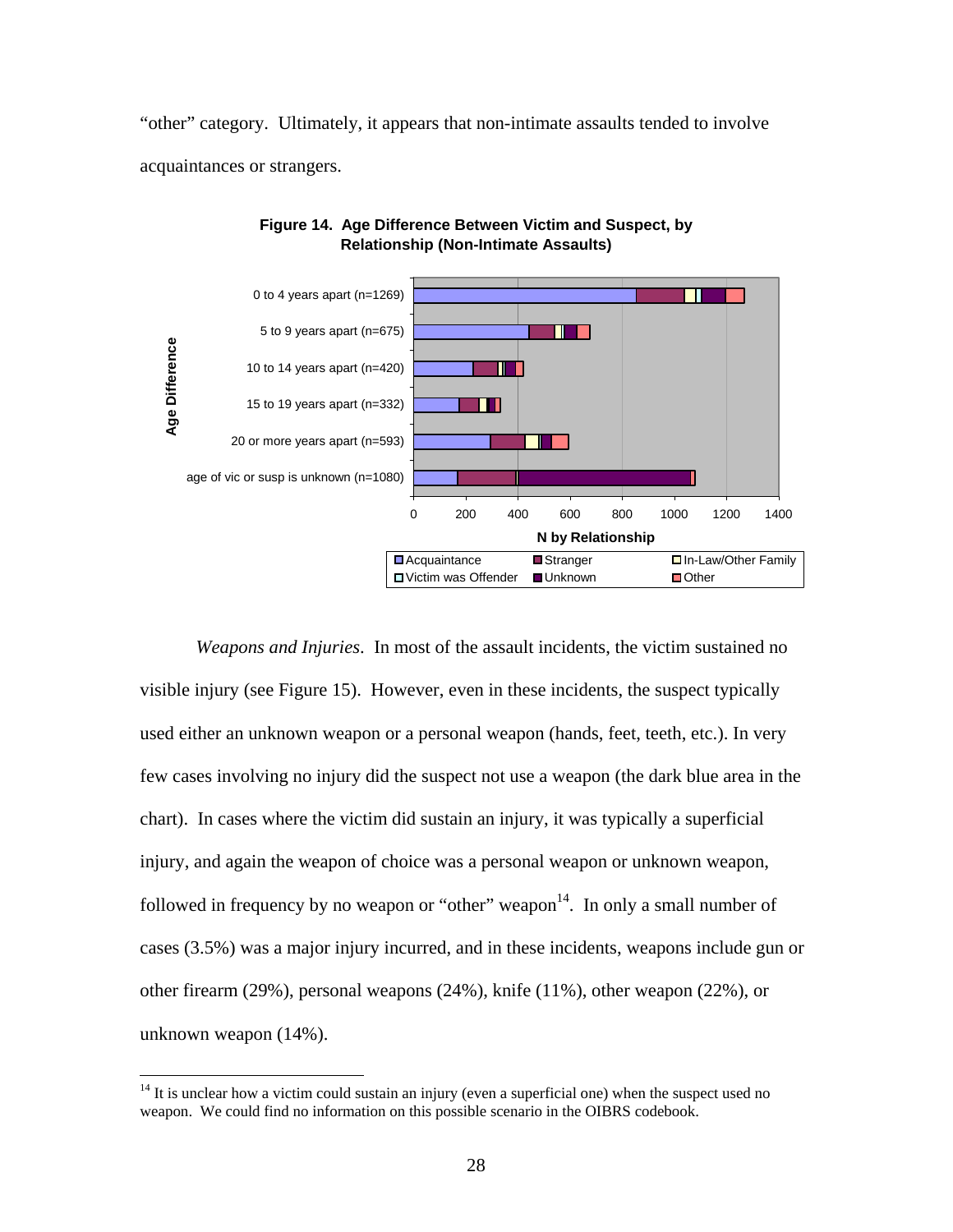

**Figure 15. Injury by Weapon (Non-Intimate Assaults)**

*Alcohol and Drug Use.* In only a very small percentage of cases were the perpetrators suspected of using alcohol (5.8%) or other drugs (1.4%). Overwhelmingly, it seemed that non-intimate assaults were spurred on by other factors, such as, perhaps, lovers' quarrels or felony incidents (robberies or other felony crimes that eventually turn into assaults). $^{15}$ 

*Location by Relationship.* Finally, we examined the locations of the non-intimate assault incidents by relationship between victim and offender (Figure 16). The majority of incidents took place in a single setting (96%), and of these locations, most were in public, followed by residential locations, such as single-family homes, multiple dwellings, or other residential structures (39% of all incidents). Of the assaults that took place in public, most involved victims who were acquaintances of the suspect, followed

 $\overline{a}$ 

<sup>&</sup>lt;sup>15</sup> The "circumstance" data were missing or coded as "not applicable" in many cases, so this can be mere speculation currently; perhaps a look at actual police records would shed more light on circumstances of these, as well as of homicide, incidents.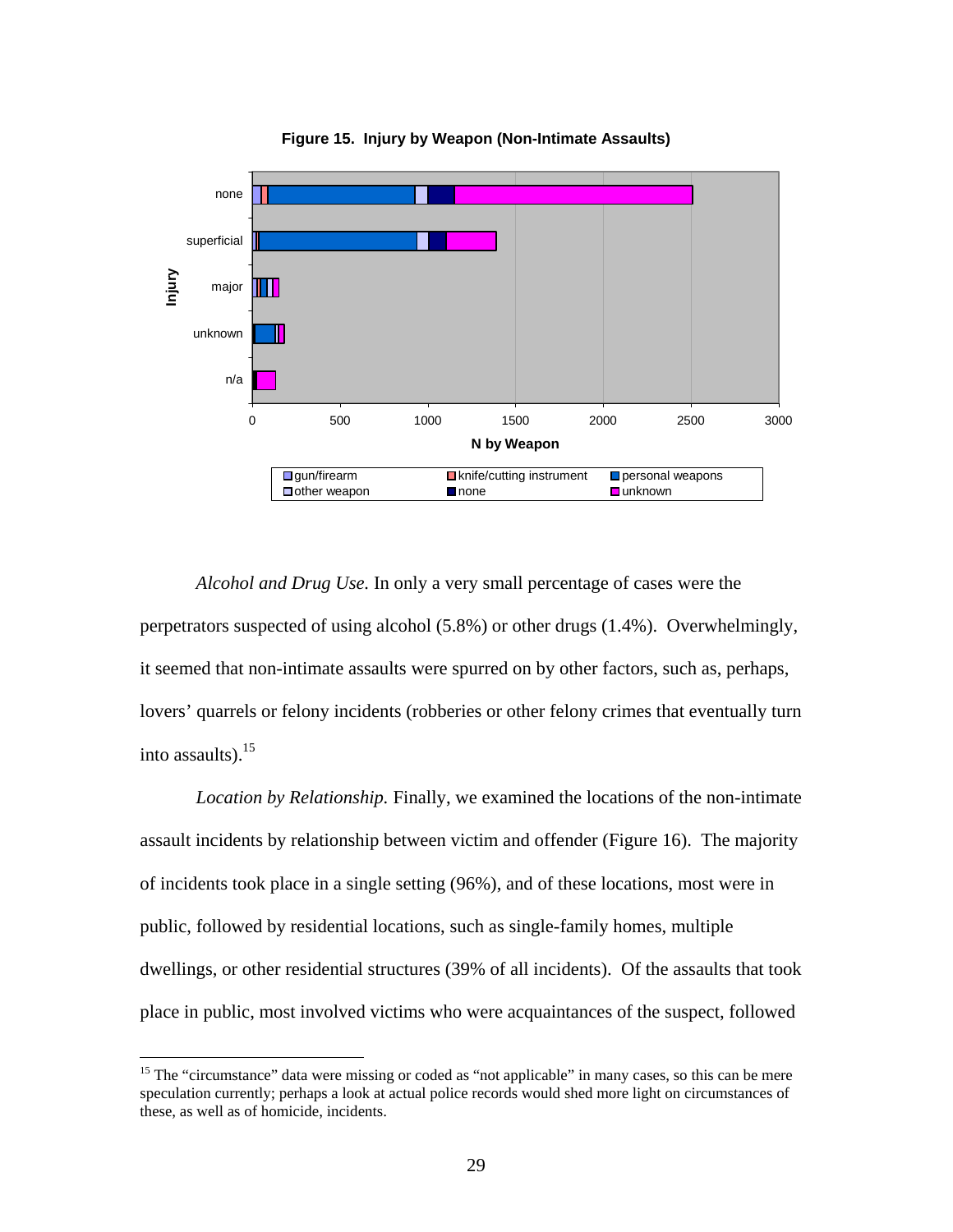by victims who were either strangers or unknown to the suspect. Similarly, with residential assaults, most victims were acquaintances of the suspect. In fact, no matter where the assault took place, the largest relationship category was acquaintance. Five percent of incidents took place in some "other" location (not residential, commercial, retail, public access, or outside). A small percentage of cases took place in more than one location (4%). Ultimately, it appeared as though non-intimate assaults took place in public areas. This pattern makes sense, considering that these cases involved people who were only acquainted with one another or who did not know one another at all.



**Figure 16. Locations for Non-Intimate Assaults, by Relationship**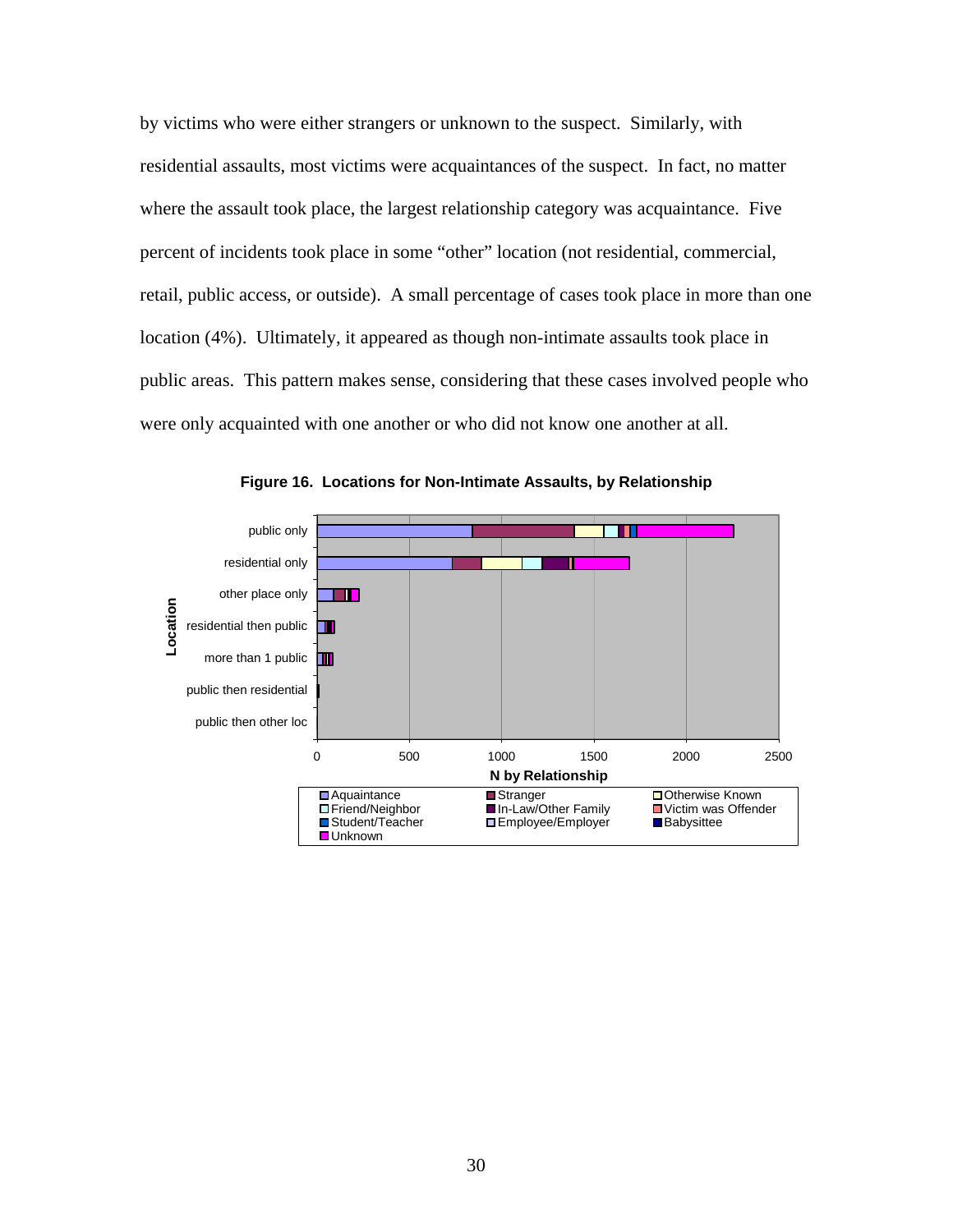#### **VII. Non-Intimate Sexual Assault**

*Incidents, Victims, & Suspects*. There were 378 sexual assaults among nonintimate relationships in 2003. As with the domestic violence and regular assault offenses, three quarters of these took place in Bigcity, while 10.8% took place in Middletown and 13.5% took place in Smallville. Also, a majority of sexual assaults were one-on-one incidents (see Figure 17).





*Sex, Age, and Relationship.* In contrast to the regular assaults, most of the sexual assault incidents involved male-on-female scenarios (for both 1-on-1 cases and for multiple-on-multiple cases)(see Figure 18). Specifically, of the 316 single victim-single suspect scenarios, 244 (or 77%) were male-on-female. In the two multiple-on-multiple incidents, both cases involved male suspects and female victims. Of all non-intimate sexual assaults, eight percent of incidents involved male victims (and most of these also involved male suspects).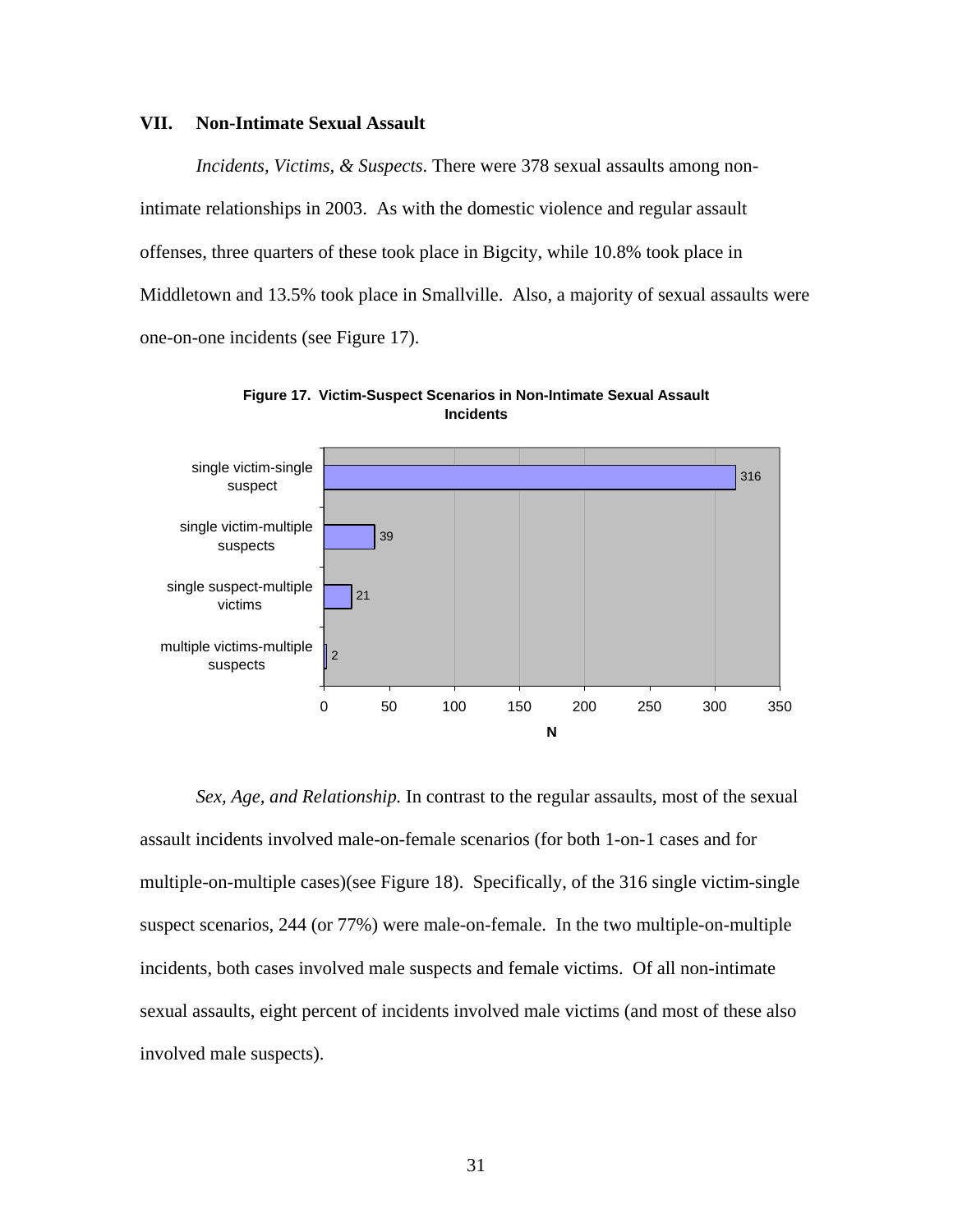

**Figure 18. Sex Scenarios for Non-Intimate Sexual Assaults**

To investigate this further, we then looked at the age difference between victim and suspect by sex scenario (Figure 19). We found that when the incident involved a male-on-female scenario, the most common age difference between the victim and suspect was from 0-4 years apart. However, when the scenario was male-on-male, the most common age difference was 20 or more years apart. Thus, it appeared that the incidents involving male victims of sexual assault more often involved pedophilia, whereas incidents involving female victims were likely to be more acquaintance rape circumstances.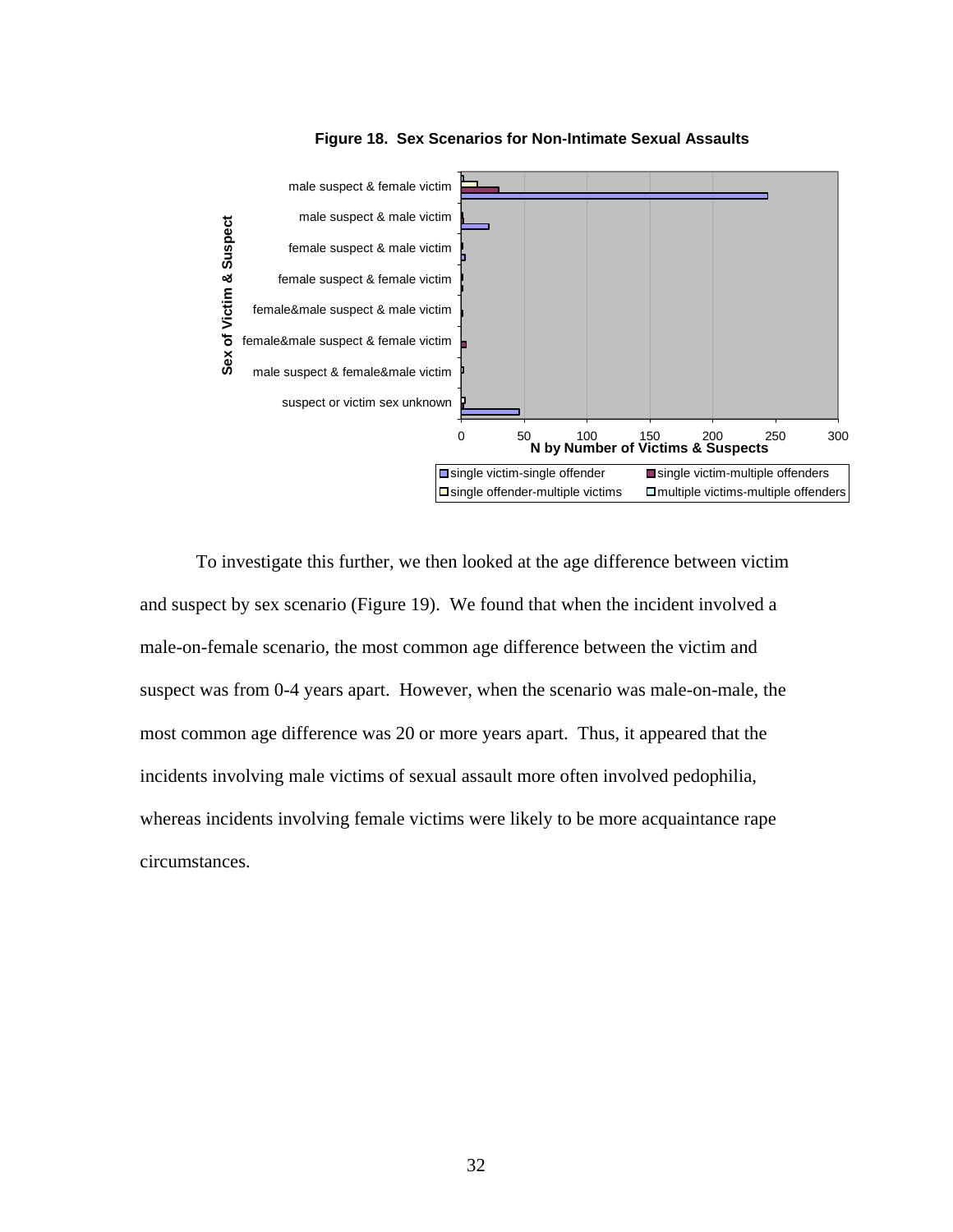

**Figure 19. Age Distribution of Sexual Assault Victims**

Also, the mean age of victims in sexual assault incidents was 21 (eight years younger than the mean for non-sexual assaults), with more offenses occurring to 14 and 15-year olds than any other age. However, upon disaggregating age groups by sex of victim (Figure 20), one can see that there are very different patterns. For females, the age group with the largest number of sexual assault victimizations was 13-15 years old; in contrast, for males, the largest number of assaults were against victims who were between 4 and 6 years old.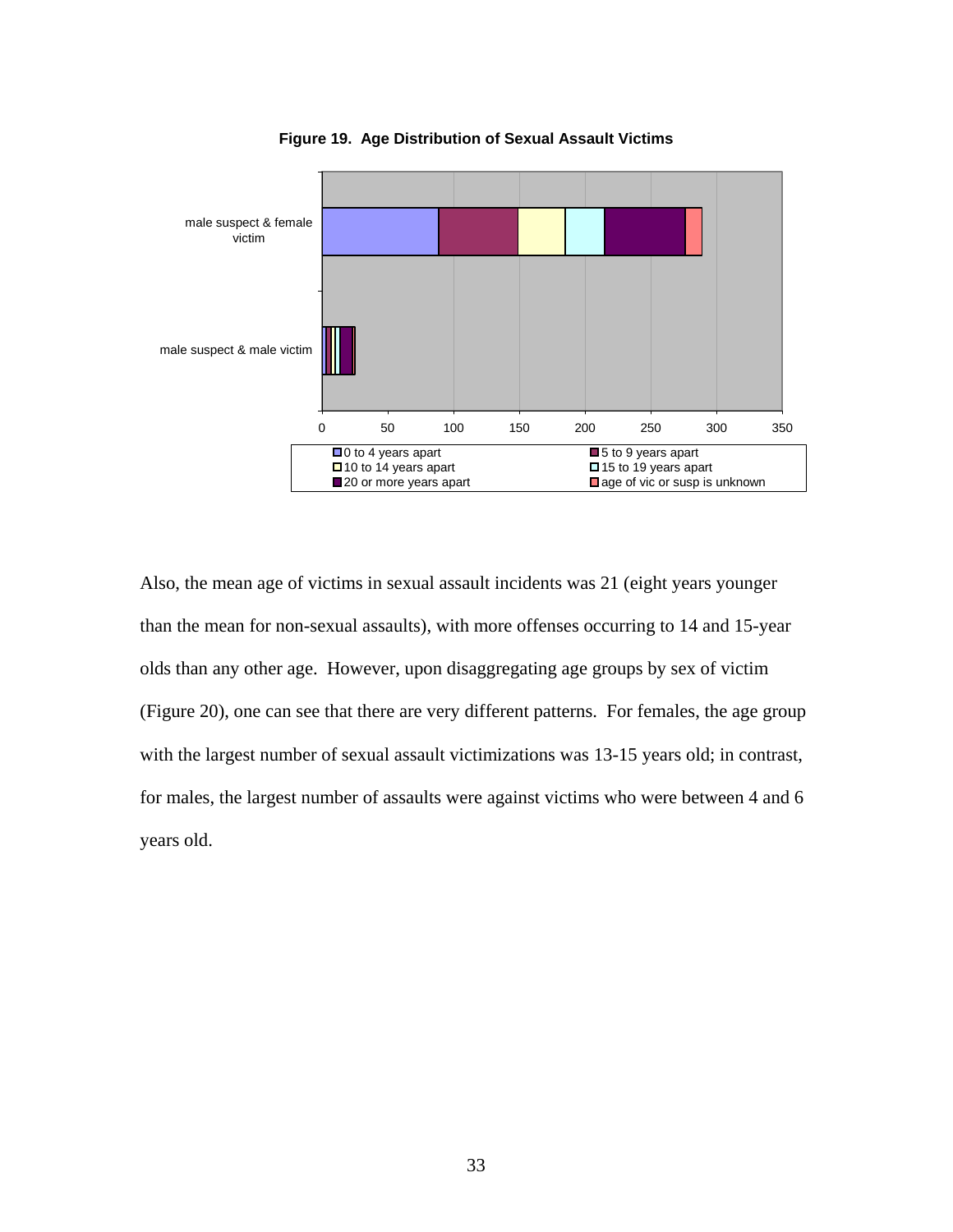

**Figure 20. Distribution of Sexual Assault Victim Ages by Victim Sex**

*Relationship*. Looking further at the sex of the victim, we performed a crosstabulation of victim sex with relationship. The chart below (Figure 21) illustrates that for both male and female victims, the most common relationship was acquaintance. However, male victim incidents had almost as many unknown relationships as acquaintance relationships—in fact, a full one-third of male victim incidents involved unknown relationship types in contrast to 17% unknown relationship types among female victim incidents. It is not clear why this difference emerges. It might be that male sexual assault victims are less likely than their female counterparts to describe their attacker (i.e., this could be a reporting problem). Alternatively, the pattern may simply be an artifact of the relatively small number of reported male sexual assault victims in the three places analyzed here.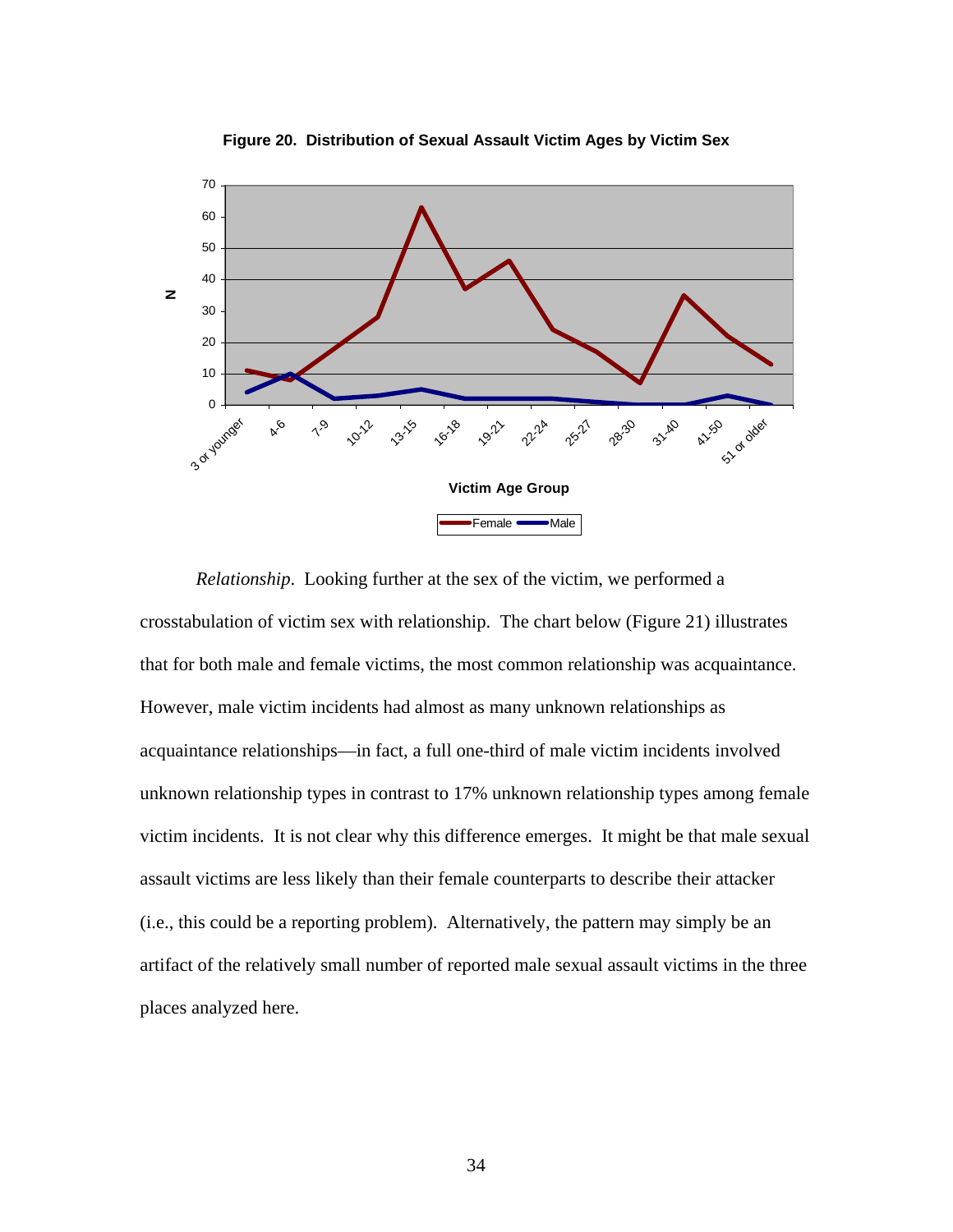

**Figure 21. Victim Sex by Relationship (Sexual Assaults)**

*Location*. Since the mean age of victims was younger for sexual assaults, we were curious to see if the locations of these sexual assaults were similar to or different from the locations of regular assaults. As Figure 22 demonstrates, in sharp contrast to the regular assaults, slightly more than half of which took place in public, 67% of sexual assaults took place in residential settings. Twenty-seven percent of non-intimate sexual assaults took place in public or outside, while the rest (6%) took place in some other location.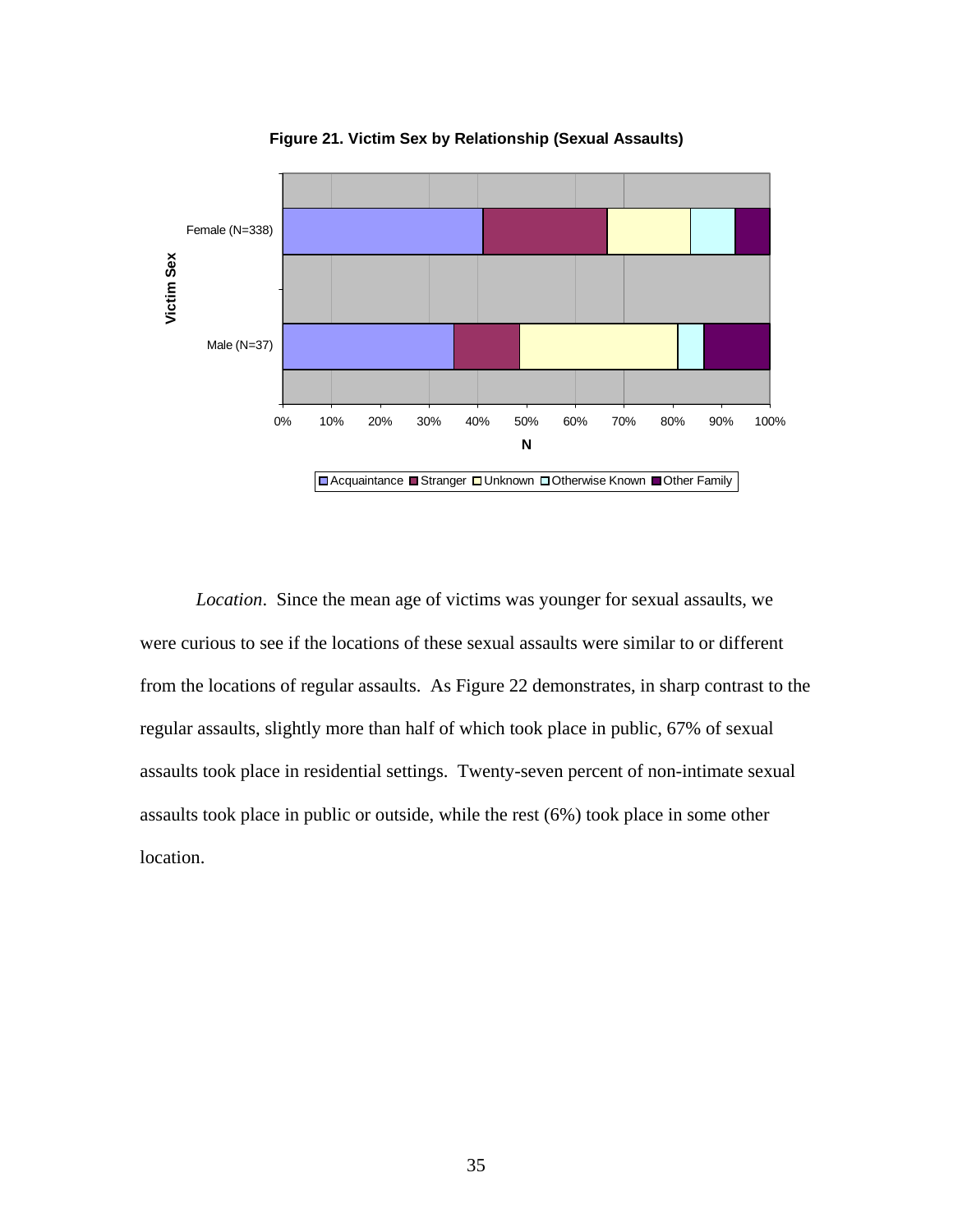

**Figure 22. Location of Sexual Assaults**

*Injury and Weapon*. Finally, we examined injuries and weapons in the sexual assault incidents (Figure 23). As with the other crimes discussed to this point, most victims of sexual assaults did not suffer an additional injury during the crime.<sup>16</sup> However, even in those incidents, the suspect was reported to have had a weapon. In most cases with no injury, personal weapons (hands, feet, teeth, etc.) were the weapons of choice, followed by unknown weapon type. When superficial injuries were incurred, as was the case in 25% of the incidents, the most common weapon type was unknown, followed by personal weapons, and then no weapon. Two incidents with superficial injuries involved a gun or other type of firearm, and one incident involved a weapon in the "other" category (in this case, a knife). In cases in which victims suffered a major injury (less than 2% of cases), three incidents involved unknown weapons, two involved personal weapons, and one case each involved a gun (or other firearm) and no weapon.

 $16$  As mentioned in footnote 12, however, injuries may not be immediately noticeable, so these figures should be considered with caution.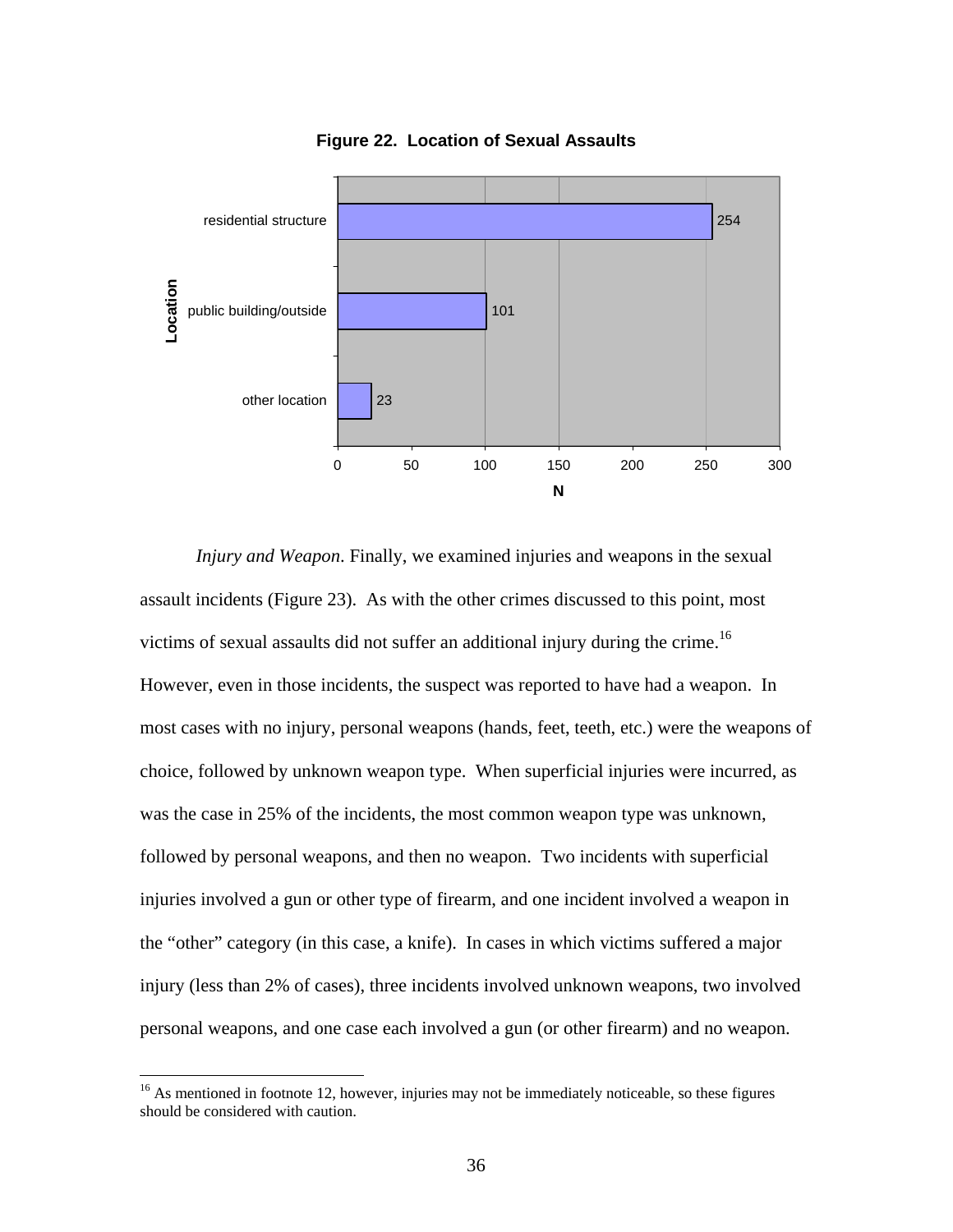

**Figure 23. Injury by Weapon (Sexual Assaults)**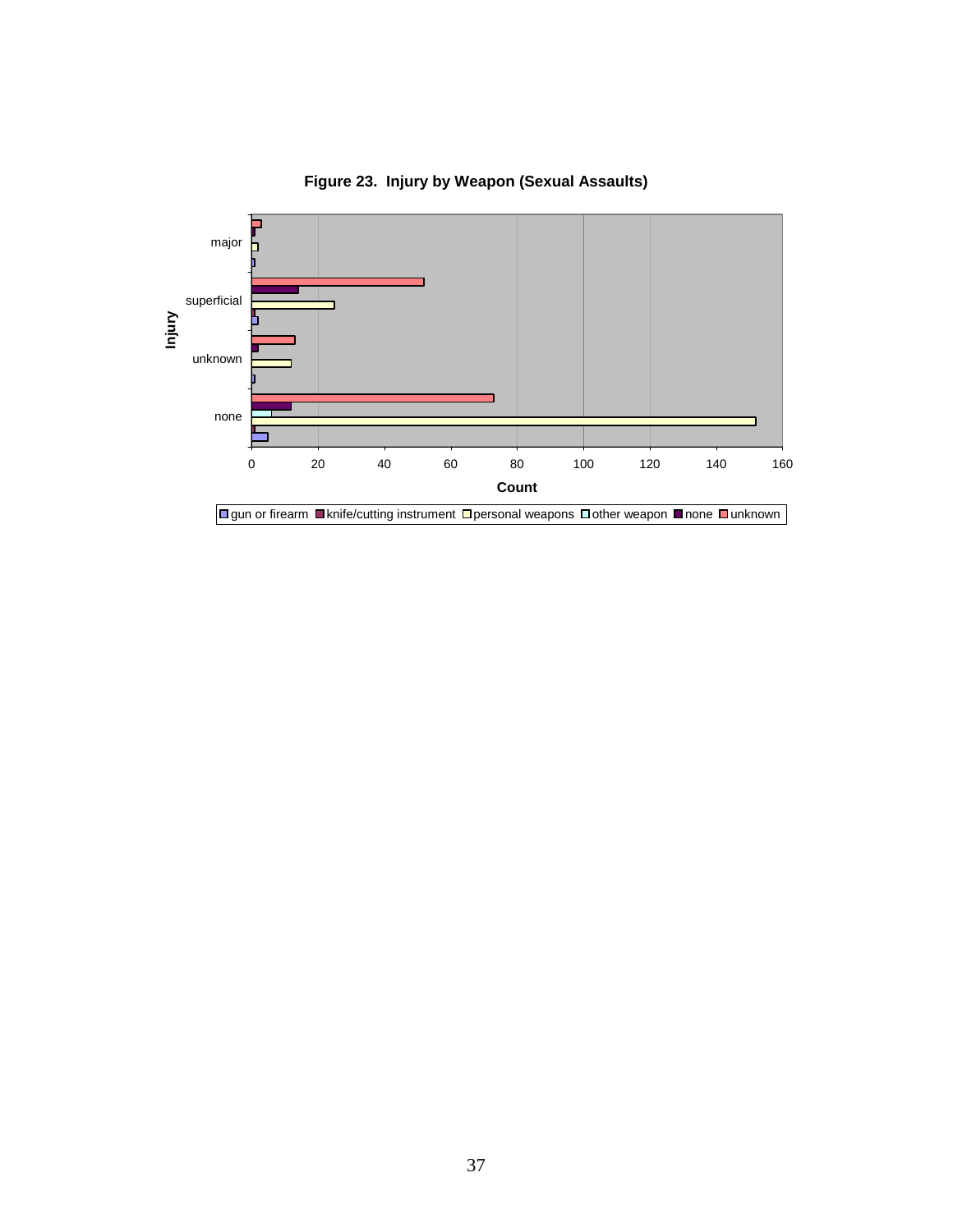#### **VIII. Larceny**

Our primary focus was on violent crimes; however, near the end of the grant period, we began preliminary analyses of larcenies. Larcenies are the most common property crime, and we hoped to shed some light on the patterns of this crime in the three Ohio cities.

*Incidents and Crimes.* There were a total of 9,505 incidents involving larceny in 2003. Most were in Bigcity (71.2%) while the rest were split between Smallville (15.9%) and Middletown (12.2%). Of the 9,505 incidents, the majority involved just a single crime—larceny (91.7%) while 8.3% of cases involved larceny and some other crime (up to four crimes total). In terms of larceny type, just over one-third of cases (34.2%) involved a crime described as "other" larceny, meaning that these did not fall into a specific larceny category. Of those that did fit a category, the majority of those were thefts from motor vehicles. The figure below (Figure 24) illustrates this.



**Figure 24. Types of Larcenies**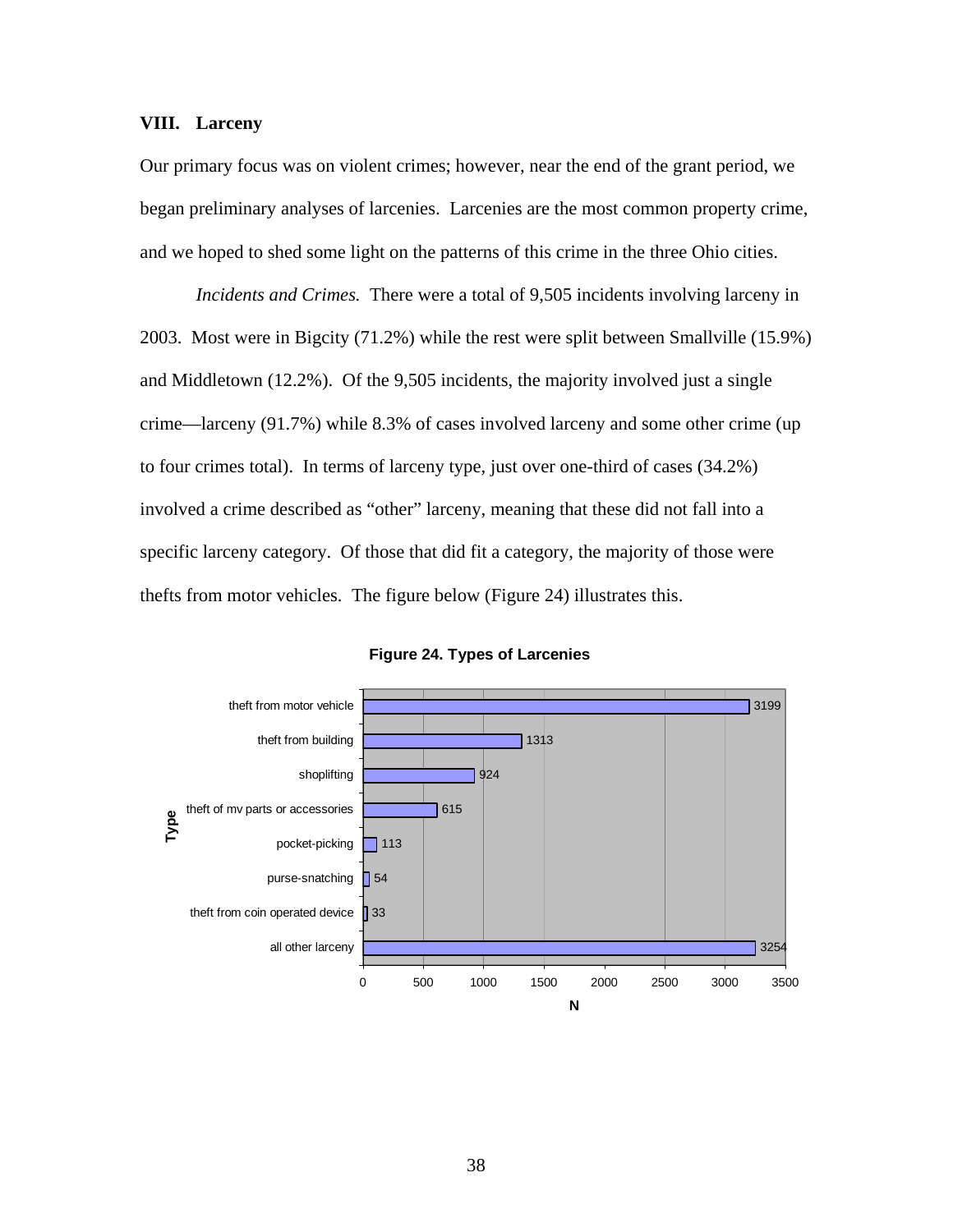*Property Values.* The overall mean property value stolen in larceny incidents was \$450.45, but the range was from \$0 to \$86,100. Looking at specific larceny categories (Figure 26), the type with the largest average property value lost was thefts from buildings (\$786), followed by "other" larceny (\$517). The categories with the lowest average monetary losses were thefts from coin-operated devices (\$87) and theft of motor vehicle parts or accessories (\$97). Broken down into specific property codes, however, the property with the largest mean value stolen was trucks (\$11,705), followed by heavy construction equipment (\$8,345). The property with the smallest mean values stolen was commercial/business property (\$29), followed by pending inventory (\$35) and alcohol (\$69).



**Figure 26. Mean Dollar Value Stolen by Larceny Type**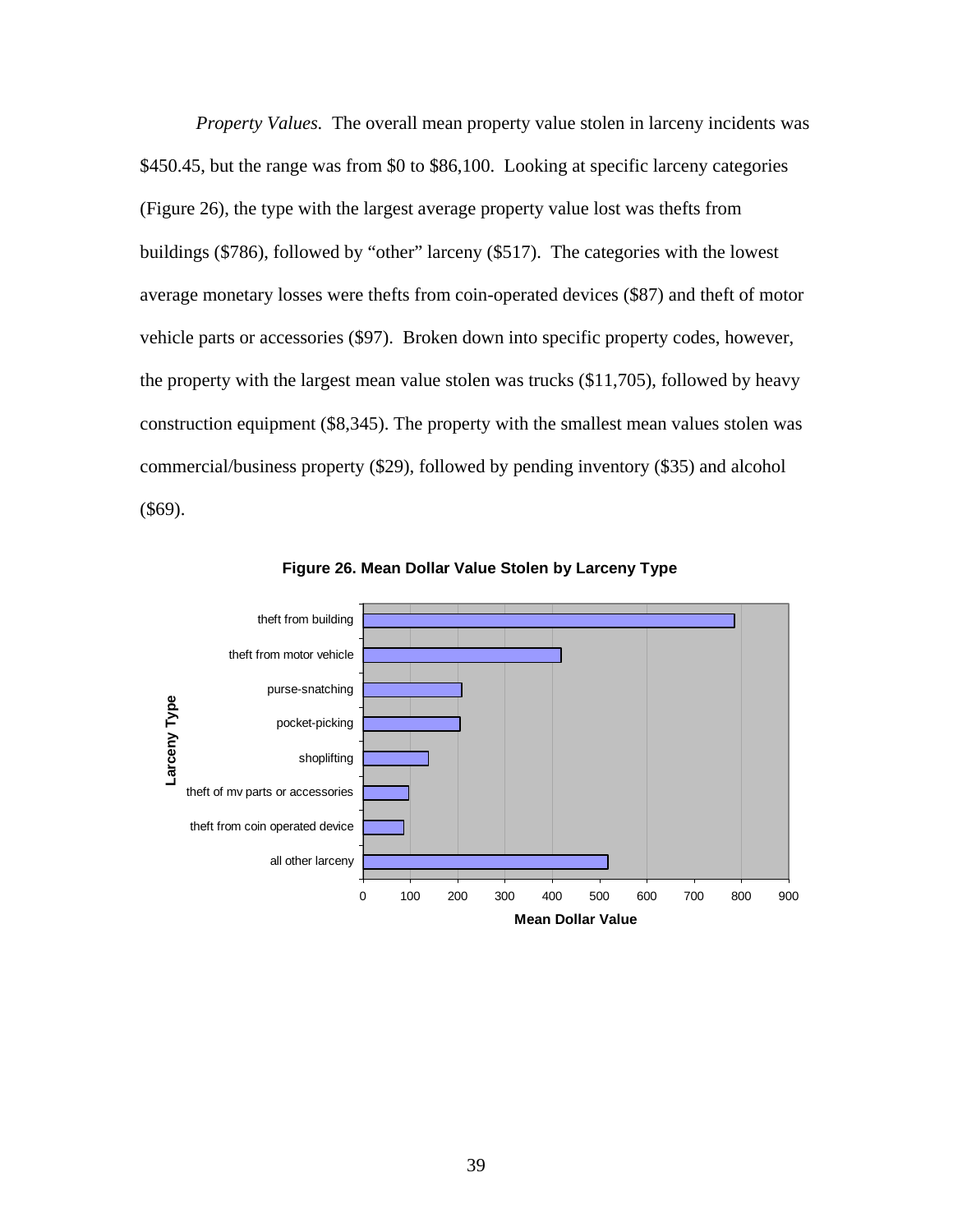#### **IX. Documentation of Problems/Issues Encountered**

We encountered various problems with the data as we created files and conducted analyses. Some problems were related to the availability of data, while others related simply to data entry errors.

Perhaps the most important issues that we noticed when undertaking our analyses pertained to overall availability of certain data items and availability of alternate data sources to use as comparisons to check validity and reliability. One of the benefits of NIBRS data is the ability to determine the extent to which patterns exist in the data. That is, an analyst can answer such questions as, "Do most of the arguments leading to homicide take place in bars?" This would give information relevant to problem-oriented policing so that, for example, steps might be taken to curtail hours or otherwise develop strategies to prevent such incidents. However, for the three cities examined, most of the homicide reports contained no or vague information in the fields most useful in this respect: data element "aggravated assault/homicide circumstances" in the victim file and data element "method of operation" in the offense file.<sup>17</sup>

In addition, it should be noted that homicide is most often the fatal outcome of another crime, such as domestic violence or child abuse. Being able to categorize the incidents based on this presumed underlying crime would permit us to determine the likelihood of being killed when these crimes occur. Thus, it would be very useful if we were able to add circumstance and method information ourselves to the data provided us,

 $\overline{a}$ 

<sup>&</sup>lt;sup>17</sup> "Method of operation" is not a required field in NIBRS reports; however, OIBRS contained this field in its codebook, and police could enter up to five unique details of the incident. This variable could provide details such as whether the offender wore a ski mask in a robbery or burglary incident, whether an accomplice was involved, or whether the victim was threatened. Unfortunately, for the majority of incidents reported, the field contained a code for "not applicable" or "other." In fact, in Middletown and Smallville, all incidents contained the code "not applicable" for the method of operation element; Bigcity was the only city for which a minority of the cases included a relevant code for this field.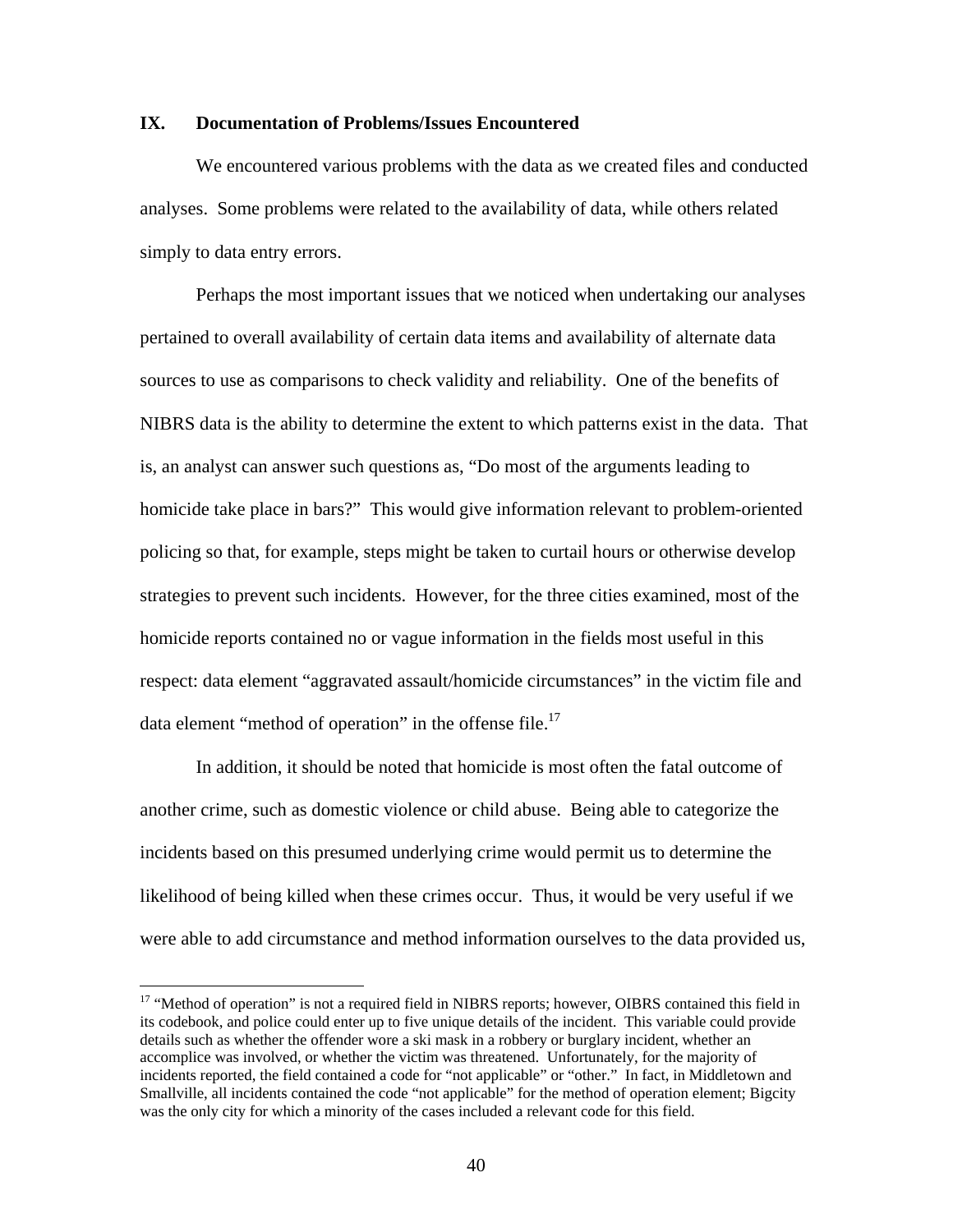by reading the original offense reports. This would permit us to see, (1) if the relevant data are being captured in the reports, and (2) whether they provide us with information useful to developing patterns.

Moreover, it would be helpful if we could easily compare particular crime incidents from the OIBRS file to other data files, such as the FBI Supplementary Homicide Reports (SHR). The SHR has victim and offender data—including for circumstance—for all homicides reported in a given year. The ability to compare the OIBRS homicide data to the SHR data would enable researchers to be more confident in the validity of the data. However, there is no way to simply match the OIBRS data with the SHR data; the incident numbers are not comparable. Creating a variable for matching purposes would make the process of establishing data validity much easier, and ultimately, make the data more valuable to the researcher. Such a comparison would be useful in terms of understanding underlying patterns of crime and the sequence of events that lead to final outcomes, and it would be beneficial to the overall community in terms of prevention efforts. When we undertook our homicide analyses, the 2003 SHR data were not publicly available. However, we hope to obtain these data for comparison in the very near future.

Other issues pertained to data entry errors or peculiarities in particular data segments. Specifically, we noticed that some variables needed to be reverse coded (e.g., the alcohol, drug, and computer flags), while other data elements (victim or suspect age, relationship, or victim type) simply had incorrect entries. In some instances, incidents appeared in one data segment (say, the suspect segment) but did not appear in another data segment (the victim segment), which resulted in missing information (although this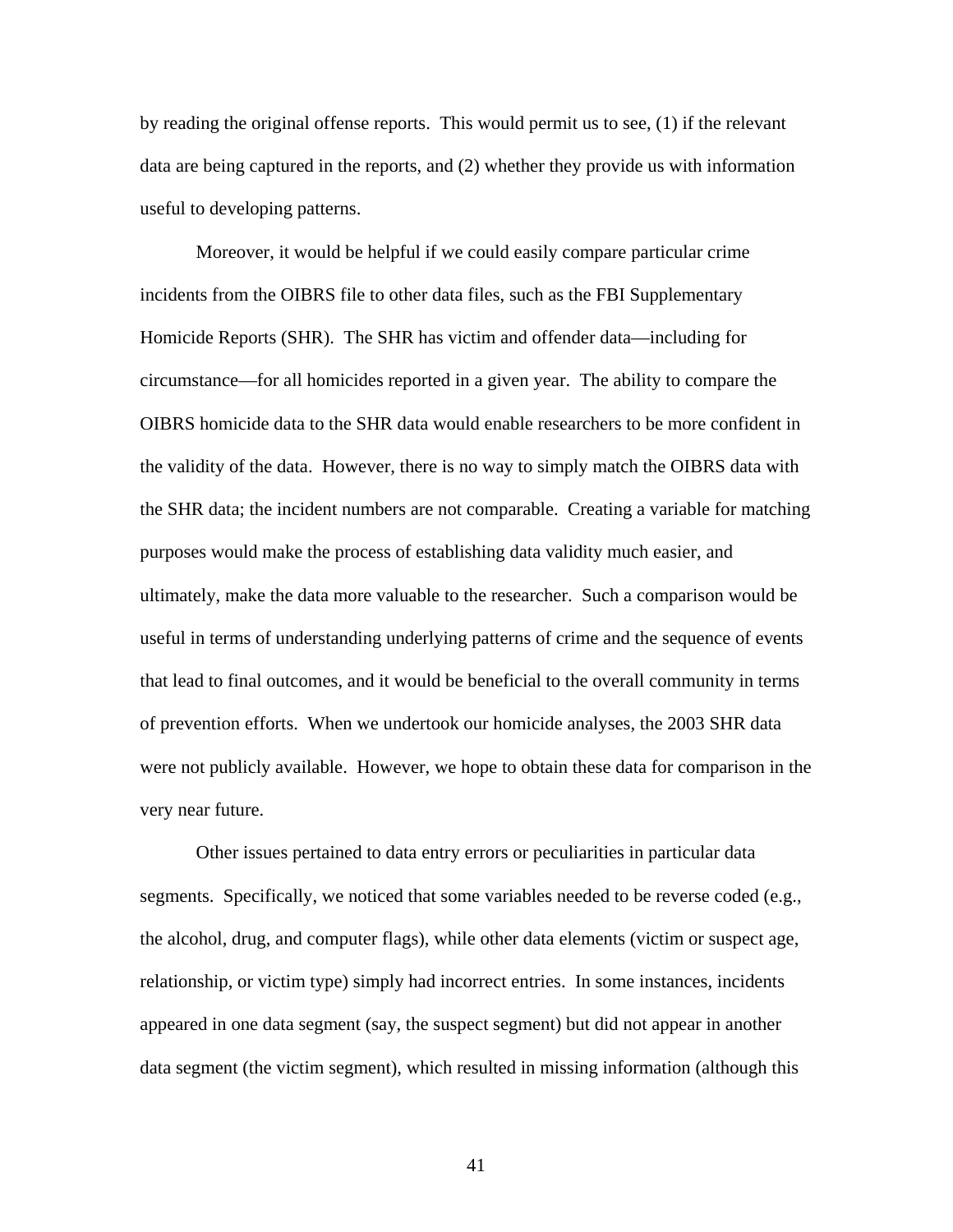happened very rarely). For these issues, we corresponded with Jim Luebbers (the OIBRS specialist at OCJS) in order to understand and try to solve the problems.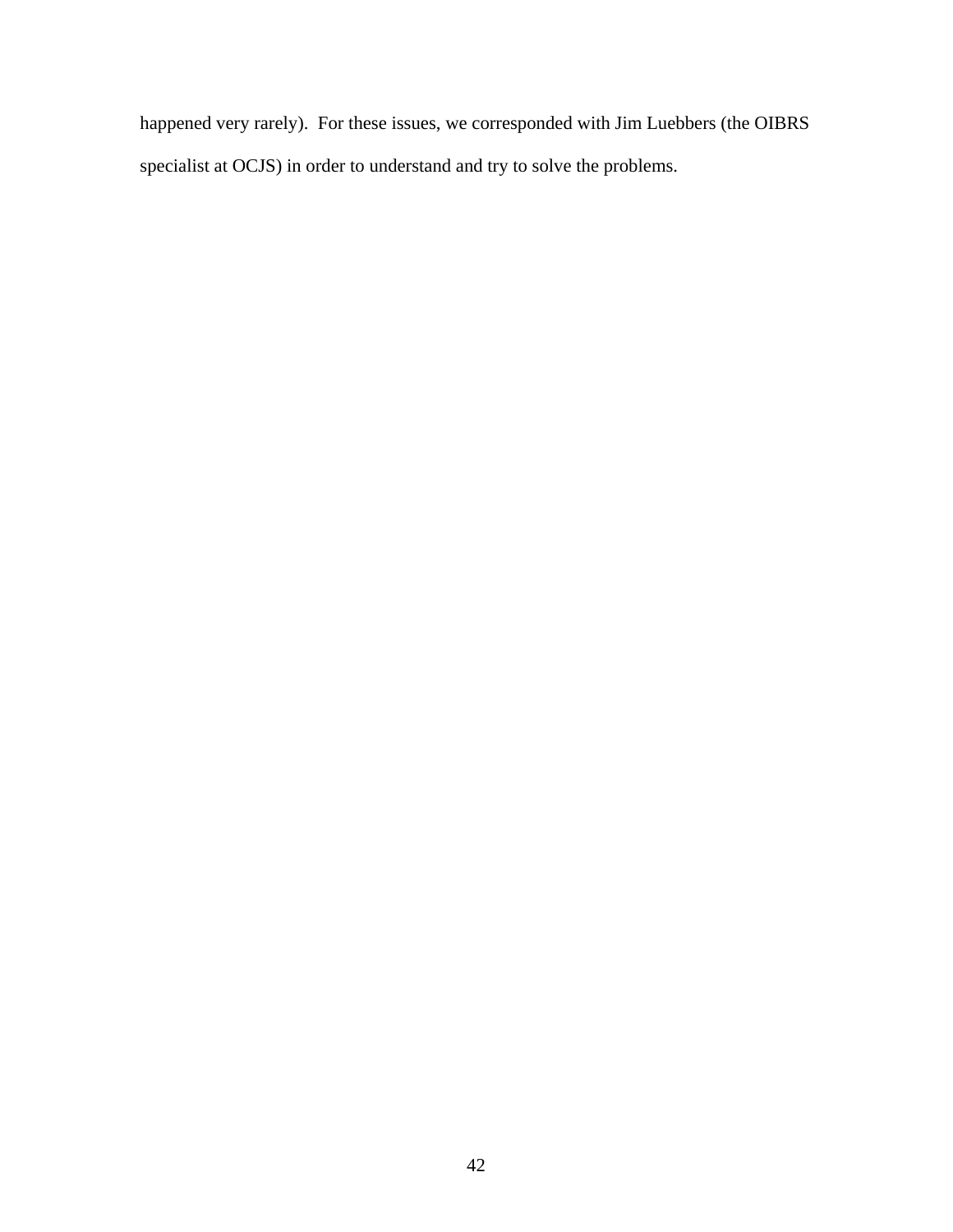#### **X. Summary**

Looking at the above crimes overall, there are some common patterns that stand out. To begin with, for all types of crime (violent as well as property), the majority of cases involved just a single crime as opposed to numerous types of crimes—in other words, homicide incidents typically involved *only* homicide and larceny incidents involved *only* larceny. Also, all crimes are characterized by one-on-one scenarios; that is, they typically involved a single suspect and a single victim.

 With regard to the violent crimes, most domestic violence and assault incidents tended to involve no apparent injuries and suspects tended to use personal weapons (hands, fists, feet, etc.). Homicides, however, typically involved the use of some type of firearm (handguns or other type) as the weapon of choice. There were relationship differences among violent crimes as well. Specifically, homicide incidents more frequently involved victims who were "unknown" by the suspects, whereas for assaults (both regular and sexual), the most common relationship was acquaintance. For domestic violence crimes, most relationships were either partners (non-family) or parents or children (close family).

 There was some disparity across crime types in terms of location. Homicide incidents tended to be fairly evenly distributed across residential and public settings. When it came to assaults, regular assaults took place more often in public than in residential settings (54% versus 39%), while sexual assaults most often occurred in residential settings (67% versus 27% in public). The sex of victims varied by type of violent crime, also. In homicide and regular assault incidents, most victims were males, but in domestic violence and sexual assault incidents, most victims were females.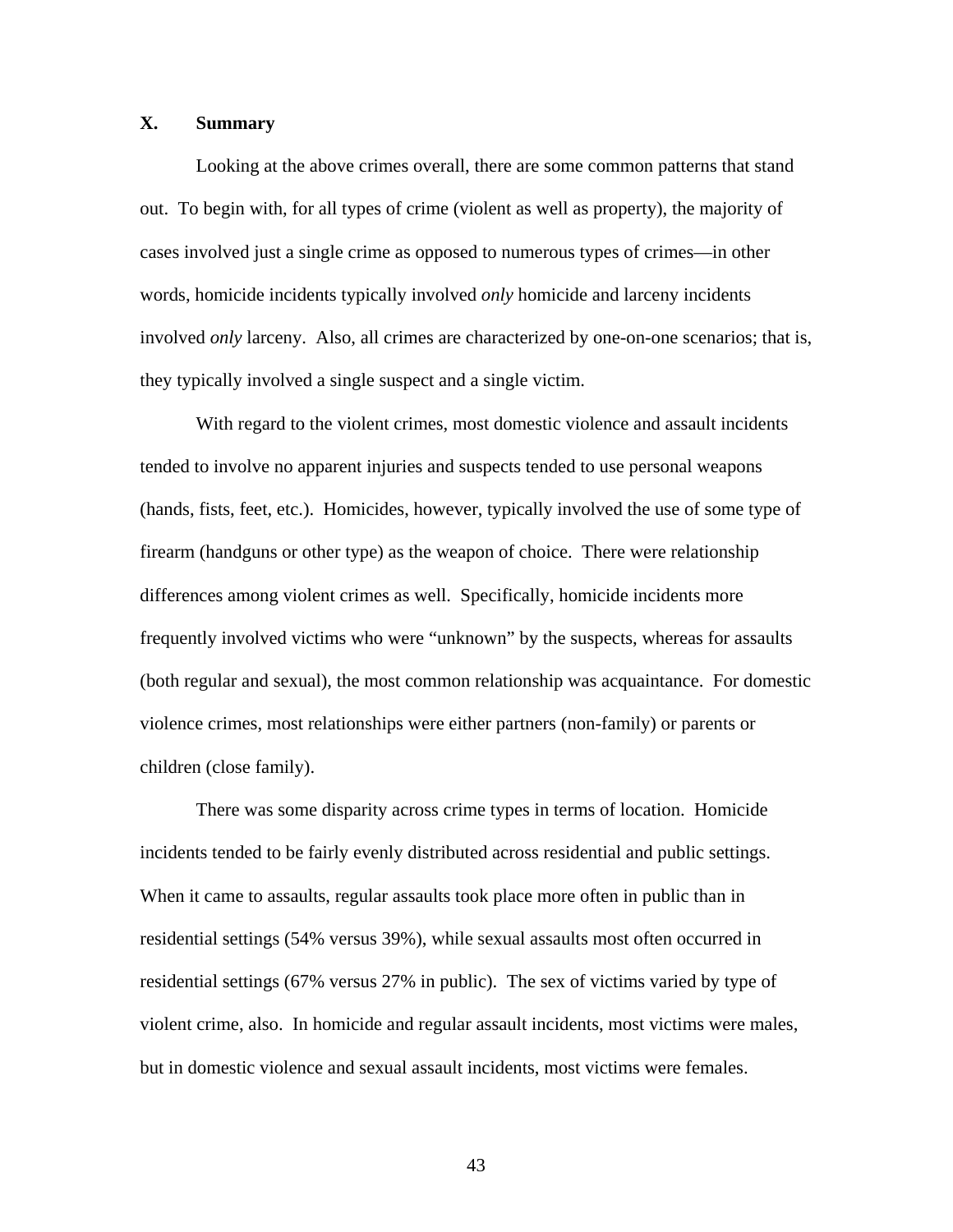Finally, the majority of victims in larceny incidents were individuals, followed by businesses (not shown). The average monetary value of stolen property in these incidents was less than \$500, but the range of property value is rather large (from no value at all to a maximum of \$86,100). Thefts from motor vehicles were the most common type of larcenies (after "other" larceny), yet the type with the largest average monetary loss was theft from buildings.

The ability of OIBRS data to quantify different types of crimes (e.g., domestic vs. non-domestic homicides, thefts from motor vehicles vs. other larcenies) means that each of them can be tracked over time. This will permit an agency to determine how well a particular strategy (e.g., arresting batterers, video surveillance of streets, respectively) deals with a particular type of crime. It will also be useful for educating citizens on the nature of crime in their community and the extent of risk they face. Coupled with a crime mapping facility, which many police departments are adopting, this will provide the police with additional tools for dealing with crime and disorder problems with greater precision.

Based on our analysis of the OIBRS data from three cities for one year, certain directions for additional studies are suggested. First, the development of new categories should be extended to other crime types – for example, to what extent is a homicide the fatal outcome of an armed robbery? Second, analyses should cover the entire state – with fast and inexpensive computers and storage, this should not pose a problem. Third, OCJS should consider making this type of analysis a permanent feature of its annual report, or at least incorporating a special section in its report highlighting the analysis of specific crime types.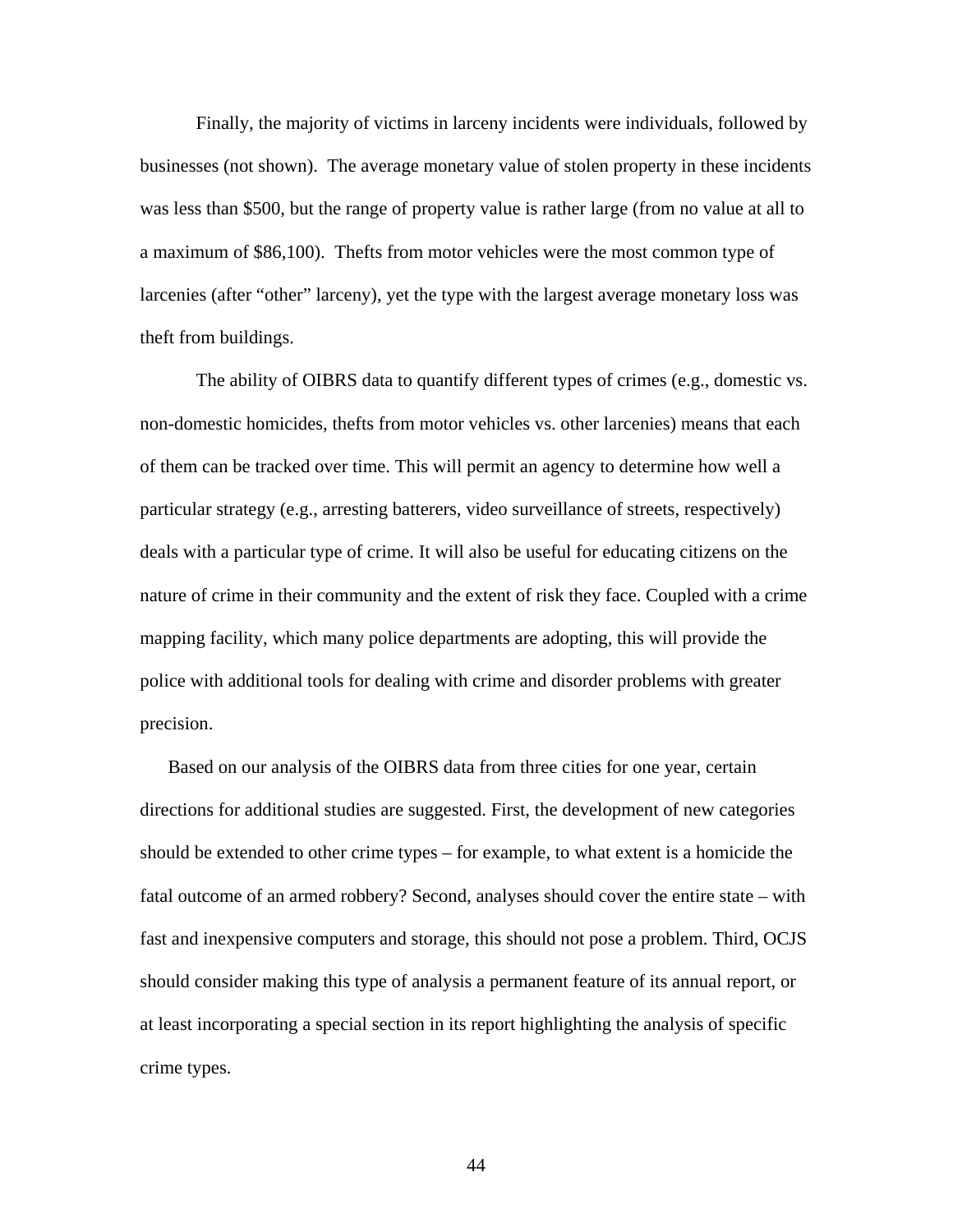#### APPENDIX: CREATING THE QUERY

- 1. Need to open the Smallville (or any other city being examined) MS Access file and go into "relationships" under the "tools" menu.
- 2. Make sure that the admin table is the main table (will be the one farthest to the left), with incident as the KEY variable (this will be bolded). Then define one-tomany relationships between this table and all other tables, using incident as the match variable. Thus, drag the incident from the admin table to the incident variable in all other tables. There should be eight left-to-right arrows, pointing from the admin table to all other tables. For each one-to-many relationship, go to "join type" in the options box, and select option #2.
- 3. Once these one-to-many relationships are defined and *saved* (by moving back to the data window), go to the database window and click on "queries" instead of "tables" and then click on "create query in design view."
- 4. "Show tables" will pop up. Choose the victim table and the suspect table (using either the "add" option or by double clicking each table), then close the "show tables" window.
- 5. Link these two tables with "incident" (by dragging from left to right) and then right click on the link line to look at the "join properties." Make sure option #1 is chosen.
- 6. Double click on the variables that you want, and they will appear below. We want the incident number (either one should work), victim number, suspect number, victim and suspect race, victim and suspect sex, victim and suspect age (this is the "from" age, not the "to age"), and injury1. Right click within the race, sex, and age boxes, go to the "caption" line, and rename the variables vic\_race, susp\_race, vic\_sex, susp\_sex, vic\_age, and susp\_age.
- 7. Go back to database view and make sure all variables are in the file.
- 8. Save the query with a new name, "all\_v\_s\_larc."
- 9. Create a second query by following the same steps (steps 4 through 8), but now open the "all\_v\_s\_larc" query and the victim-suspect table, and match these on incident #, victim number, and suspect number. Right click on each join type and choose option #2 this time, so that we have all victims, not just individual victims. Double click on all variables in the "all\_v\_s\_larc" file to select them again.